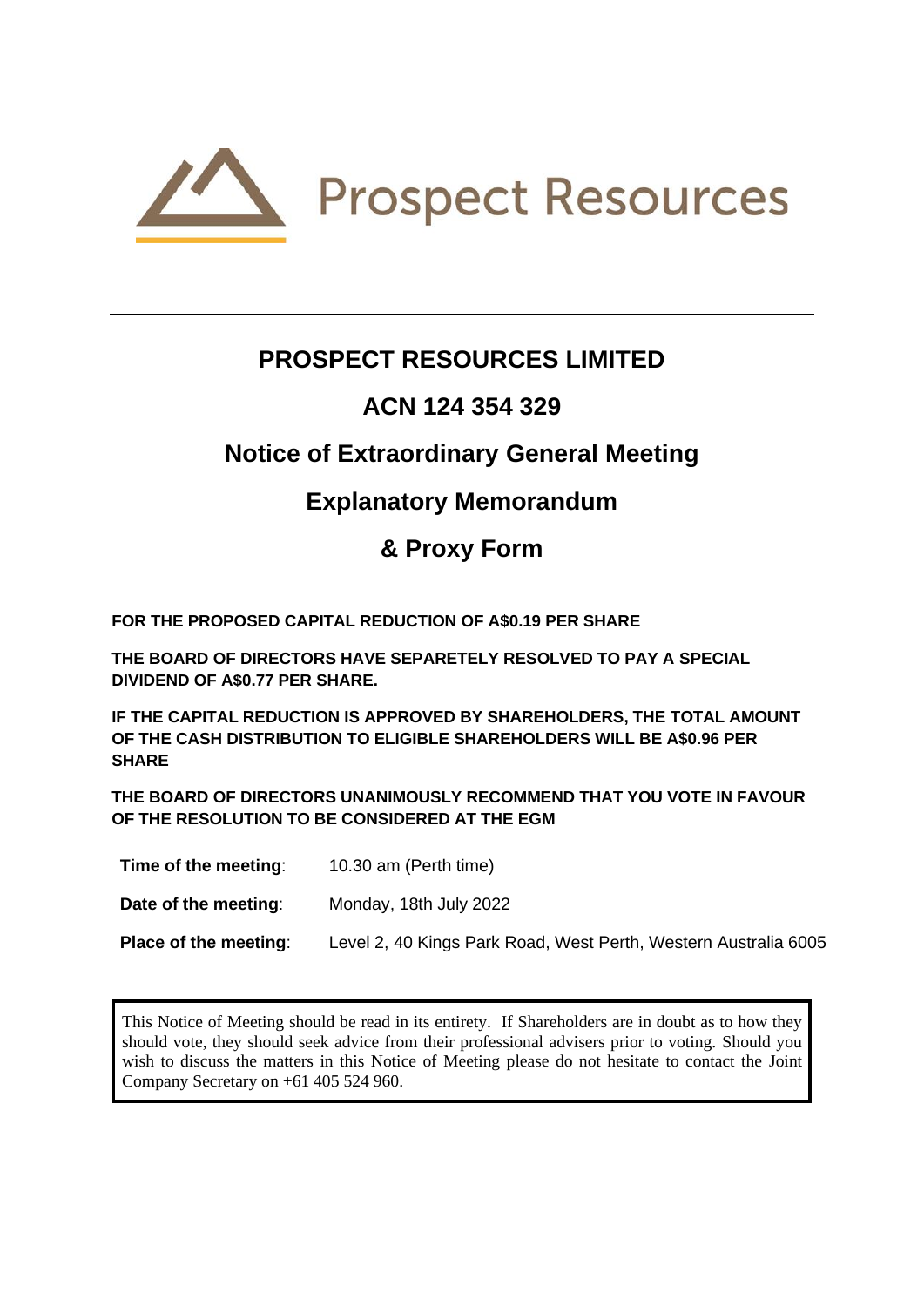#### **Contents**

| Important notices and how to vote |                                                               |    |
|-----------------------------------|---------------------------------------------------------------|----|
| <b>Important dates</b>            |                                                               |    |
|                                   | <b>Letter from Chairman</b>                                   | 6  |
|                                   | <b>Shareholder information updates</b>                        | 8  |
|                                   | <b>Notice of Extraordinary General Meeting</b>                | 9  |
|                                   | <b>Explanatory Memorandum</b>                                 | 10 |
| 1.                                | <b>Summary</b>                                                | 10 |
|                                   | 2. Background                                                 | 14 |
|                                   | 3. Cash Distribution                                          | 14 |
|                                   | 4. Directors' recommendation                                  | 18 |
|                                   | 5. Reasons to vote in favour of the Resolution                | 18 |
|                                   | 6. Reasons to vote against the Resolution                     | 18 |
| 7.                                | <b>Tax implications of Cash Distribution for Shareholders</b> | 18 |
|                                   | 8. Prospect's plans post Distribution                         | 19 |
|                                   | 9. Other information                                          | 19 |
|                                   | <b>Enquiries</b>                                              | 21 |
|                                   | <b>Glossary</b>                                               | 22 |
|                                   | <b>Proxy Form</b>                                             | 24 |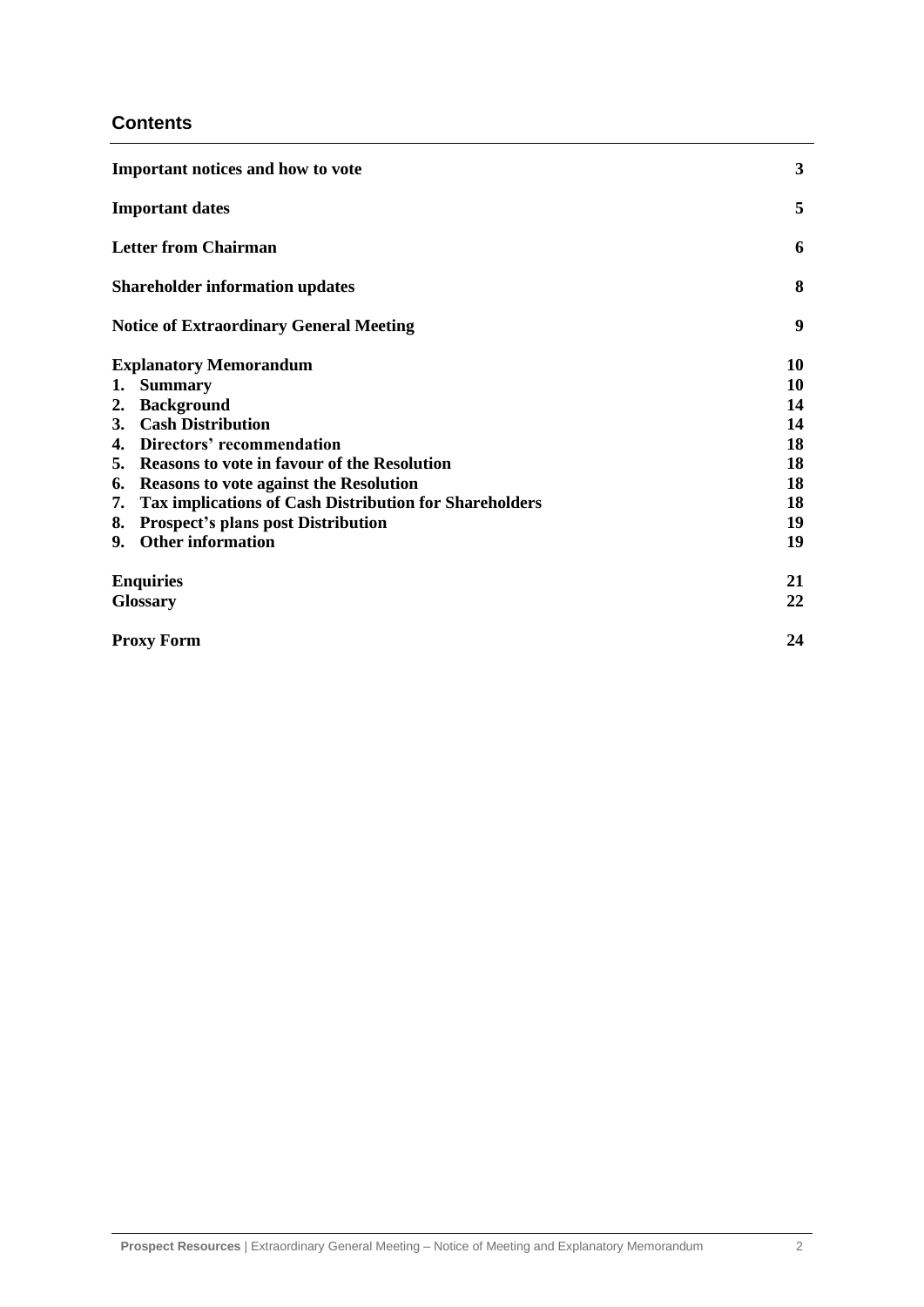# **IMPORTANT NOTICES AND HOW TO VOTE**

#### **Important Information for Shareholders about the EGM**

Given the uncertainty surrounding the COVID-19 pandemic, by the time this Notice of Meeting is received by Shareholders, circumstances may have changed, however, this Notice of Meeting is given based on circumstances as at 17th June 2022.

Accordingly, should circumstances change, the Company will make an announcement on the ASX Market Announcements Platform and on the Company's website at https://www.prospectresources.com.au/announcements. Shareholders are urged to monitor the ASX announcements platform and the Company's website.

#### **Date, time and place**

The Extraordinary General Meeting of the Shareholders to which this Notice of Meeting relates will be held at 10.30am (Perth time) on Monday, 18th July at Level 2, 40 Kings Park Road, West Perth, Western Australia 6005.

#### **Your vote is important**

The business of the Extraordinary General Meeting affects your shareholding and your vote is important.

#### **Voting in person**

To vote in person, attend the Extraordinary General Meeting on the date and at the time and place set out above.

#### **Voting by proxy**

To vote by proxy, please use one of the following methods:

| Online  | Lodge the Proxy Form online at https://investor.automic.com.au/#/loginsah by<br>following the instructions: Login to the Automic website using the holding details as<br>shown on the Proxy Form. Click on 'View Meetings' – 'Vote'. To use the online<br>lodgement facility, Shareholders will need their holder number (Securityholder<br>Reference Number (SRN) or Holder Identification Number (HIN)) as shown on the<br>front of the Proxy Form. |
|---------|-------------------------------------------------------------------------------------------------------------------------------------------------------------------------------------------------------------------------------------------------------------------------------------------------------------------------------------------------------------------------------------------------------------------------------------------------------|
|         | For further information on the online proxy lodgement process please see the Online<br>Proxy Lodgement Guide at https://www.automicgroup.com.au/virtualagms/                                                                                                                                                                                                                                                                                          |
| By post | Automic, GPO Box 5193, Sydney NSW 2001                                                                                                                                                                                                                                                                                                                                                                                                                |
| By hand | Automic, Level 5, 126 Phillip Street, Sydney NSW 2000                                                                                                                                                                                                                                                                                                                                                                                                 |

Your Proxy Form must be received not later than 48 hours before the commencement of the Meeting. **Proxy Forms received later than this time will be invalid.**

#### **Power of attorney**

If the Proxy Form is signed under a power of attorney on behalf of a Shareholder, then the attorney must make sure that either the original power of attorney or a certified copy is lodged with the Proxy Form, unless the power of attorney has already provided it to the Share Registry.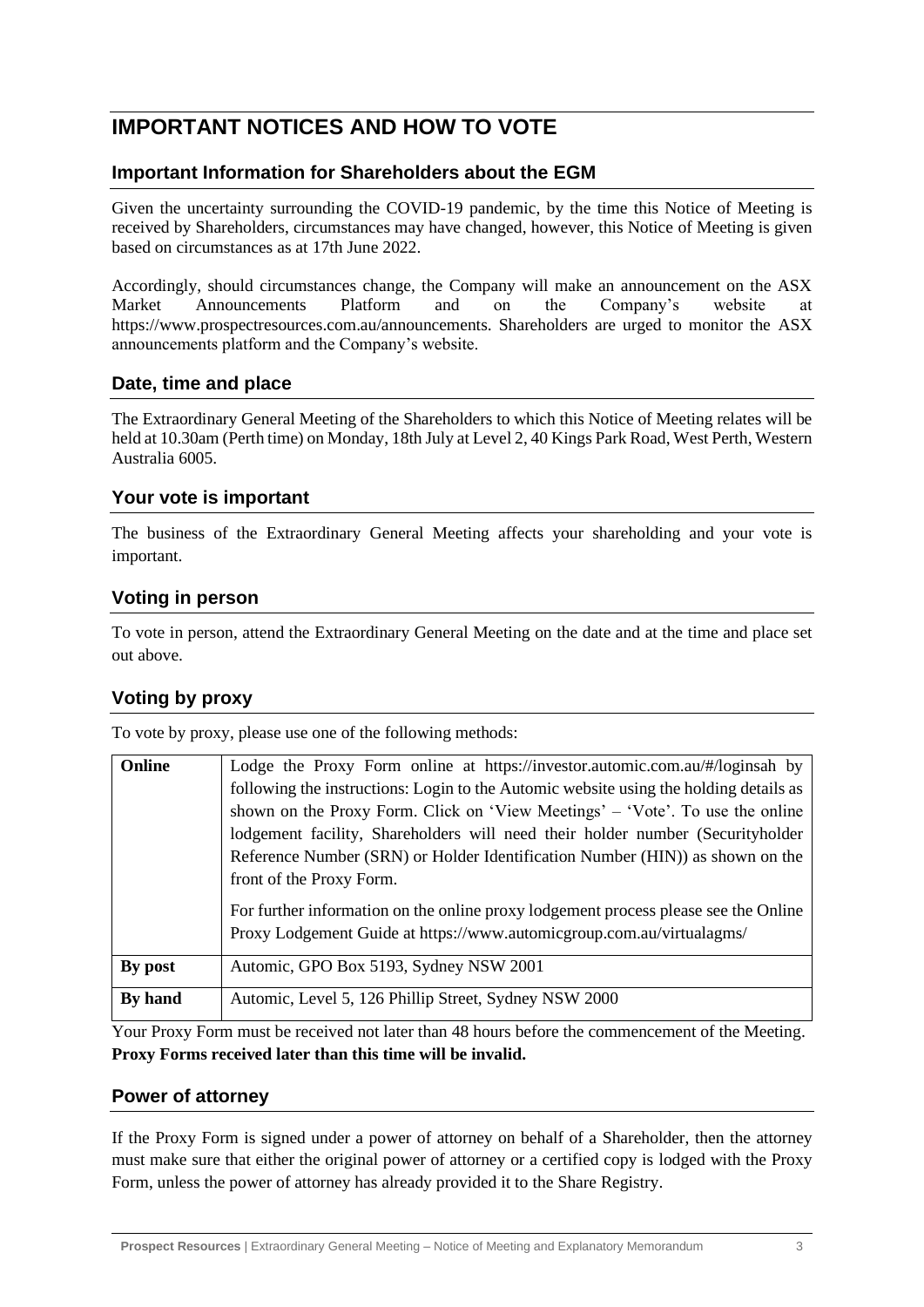#### **Corporate representatives**

If a representative of a corporate Shareholder or a corporate proxy will be attending the Meeting, the representative should bring to the Meeting adequate evidence of their appointment, unless this has previously been provided to the Share Registry.

#### **Defined terms**

Capitalised terms used in this Notice have the same meanings set out in the Glossary in the Explanatory Memorandum attached to this Notice, unless otherwise defined.

#### **Responsibility for this Notice**

A copy of the Notice of Meeting, including this Explanatory Memorandum, has been lodged with ASIC and provided to ASX, and neither ASIC, ASX nor any of their officers takes any responsibility for the content of this Notice of Meeting and Explanatory Memorandum.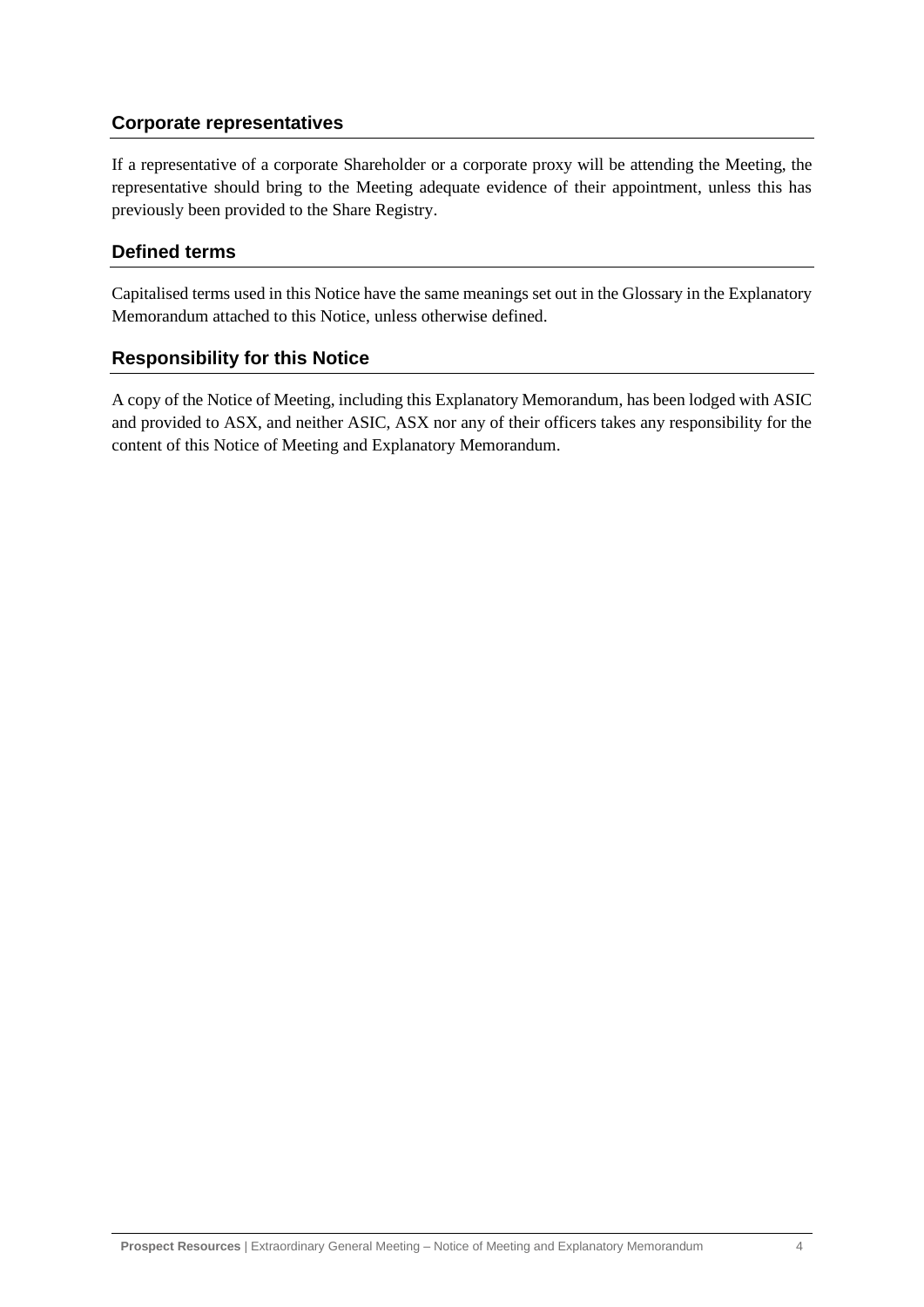# **IMPORTANT DATES**

| <b>Time and date</b>                                                            | <b>Event</b>                                                                                 |
|---------------------------------------------------------------------------------|----------------------------------------------------------------------------------------------|
| 10.30am (Perth time) on Saturday,<br>16th July 2022                             | Latest time and date for proxies for the EGM to be submitted<br>to the Share Registry        |
| 10.30am (Perth time) on Saturday,<br>16th July 2022                             | Time and date for determining eligibility to vote at the EGM                                 |
| 10.30am (Perth time) on Monday, Extraordinary General Meeting<br>18th July 2022 |                                                                                              |
| If the Capital Reduction is approved by Shareholders at the EGM*                |                                                                                              |
| Following the EGM                                                               | Announcement of voting result                                                                |
| Tuesday, 19th July 2022                                                         | The Capital Reduction becomes effective                                                      |
| Wednesday, 20th July 2022                                                       | Last day for trading on a 'cum Capital Reduction' basis* and<br>'cum Special Dividend' basis |
| Thursday, 21st July 2022                                                        | Trading in Shares on an 'ex Capital Reduction' basis*, and 'ex<br>Special Dividend' basis    |
| Friday, 22nd July 2022                                                          | Record Date for Capital Reduction* and Special Dividend                                      |
| Friday, 29th July 2022                                                          | Payment Date of Capital Reduction* and Special Dividend                                      |

\* If the Capital Reduction is not approved by Shareholders at the EGM, only the Special Dividend will be paid in accordance with the timetable above. Note that the timetable is indicative and is subject to change to the extent permitted under law and the ASX Listing Rules.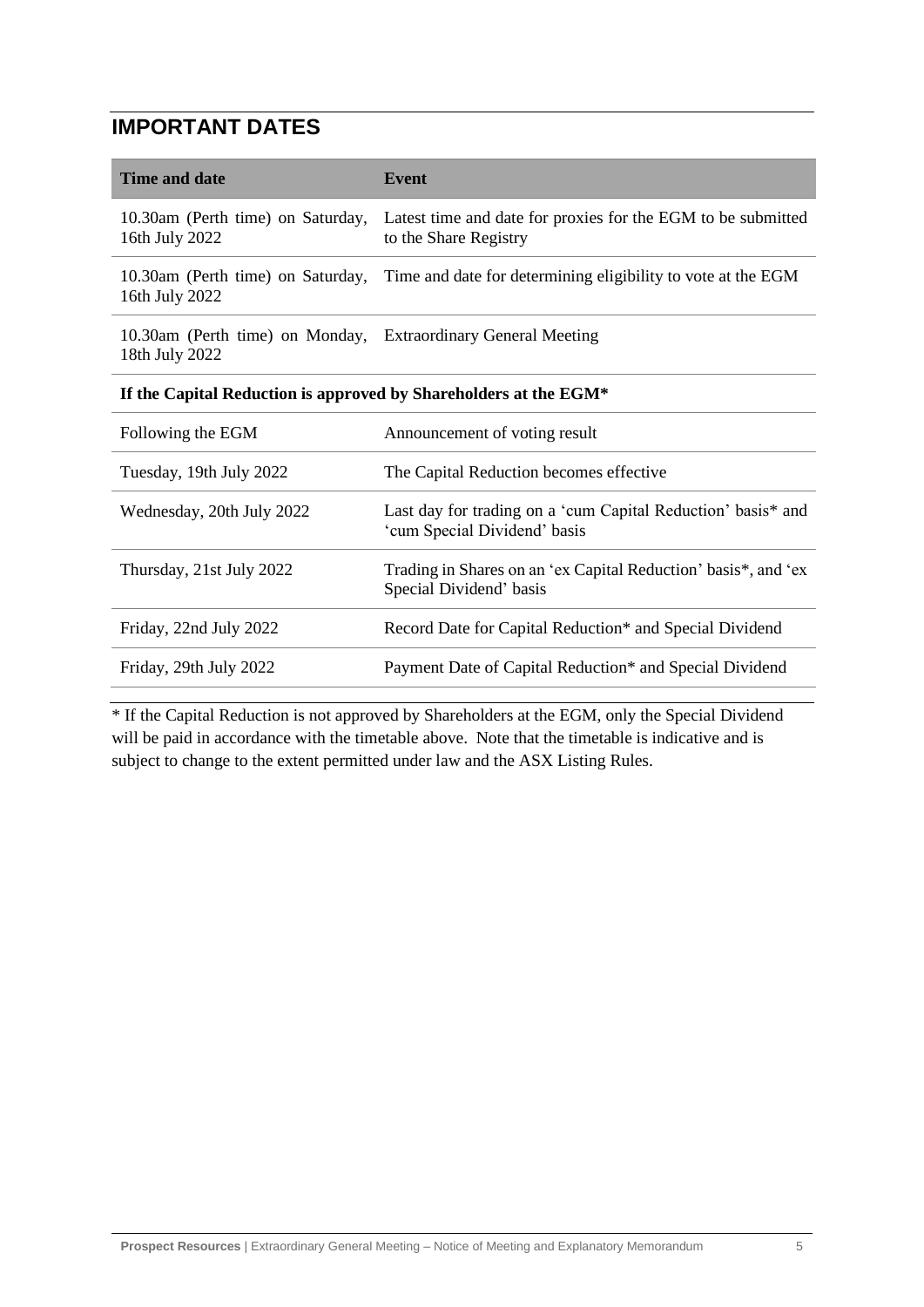# **LETTER FROM THE CHAIRMAN**

Dear Fellow Shareholders

I wanted to take this opportunity to thank you for your ongoing support of the Company during this exciting period in its evolution. Along this journey we have welcomed many new Shareholders to the register and are pleased to have achieved a number of significant milestones in the face of volatile market conditions, all of which have been in pursuit of the generation and delivery of value to you, our Shareholders.

These milestones have included the construction and operation of our Arcadia pilot plant and completion of two comprehensive Optimised Feasibility Studies demonstrating multiple pathways to development, further reducing the project's technical and commercial risks, positioning Arcadia for development. The year concluded with the execution of a competitive tendering process for funding of Arcadia that drew interest from a range of international parties – which as you know, culminated in the sale of our 87% interest in Arcadia to Huayou.

The transaction realised a significant return for Shareholders with net cash proceeds received by Prospect<sup>1</sup> of A\$466 million. After payment of transaction costs, Prospect is preparing to distribute almost 95% of the net proceeds from the transaction to its Shareholders, with approximately A\$34 million to be retained for future activities.

The transaction represented one of the largest in the lithium raw material sector and of national significance to Zimbabwe, heralding a new era for lithium in the country and demonstrates that Zimbabwe is open for business. We wish to thank all involved in the transaction, particularly our local stakeholders, who we retain strong relationships with as we plan to continue to discover and develop projects in the country.

The Board has determined the distribution will be A\$0.96 per share, comprising an unfranked dividend component of A\$0.77 per share ("**Special Dividend**") and, subject to shareholder approval, a capital reduction component of A\$0.19 per share ("**Capital Reduction**"). I am pleased to report that this distribution is at the top end of the guidance previously disclosed.

The Company has applied for a class ruling from the Australian Tax Office ("**ATO**") in relation to the Cash Distribution to seek confirmation, among other matters, that:

- the Special Dividend is classed as Conduit Foreign Income, reducing withholding tax for foreign Shareholders from 15% to 0%; and
- no part of the Capital Reduction will be classed as assessable income for Australian taxpayers, therefore Australian Shareholders will not be taxed on this portion of the distribution, to the extent that it is lower than the cost base of their shares.

Prospect currently expects to receive the ATO Class Ruling (or preliminary advice from the ATO in relation to the subject of the ATO Class Ruling) before the Extraordinary General Meeting ("**EGM**"). Prospect will make an announcement on the ASX Market Announcements Platform after it receives the ATO Class Ruling.

The Company has called the EGM on 18th July 2022 for Shareholders to approve the Capital Reduction. The Special Dividend does not require Shareholders' approval. If the Capital Reduction is approved,

<sup>&</sup>lt;sup>1</sup> Post payment of Zimbabwean capital gains tax and payment of US\$8 million to Sinomine

**Prospect Resources** | Extraordinary General Meeting – Notice of Meeting and Explanatory Memorandum 6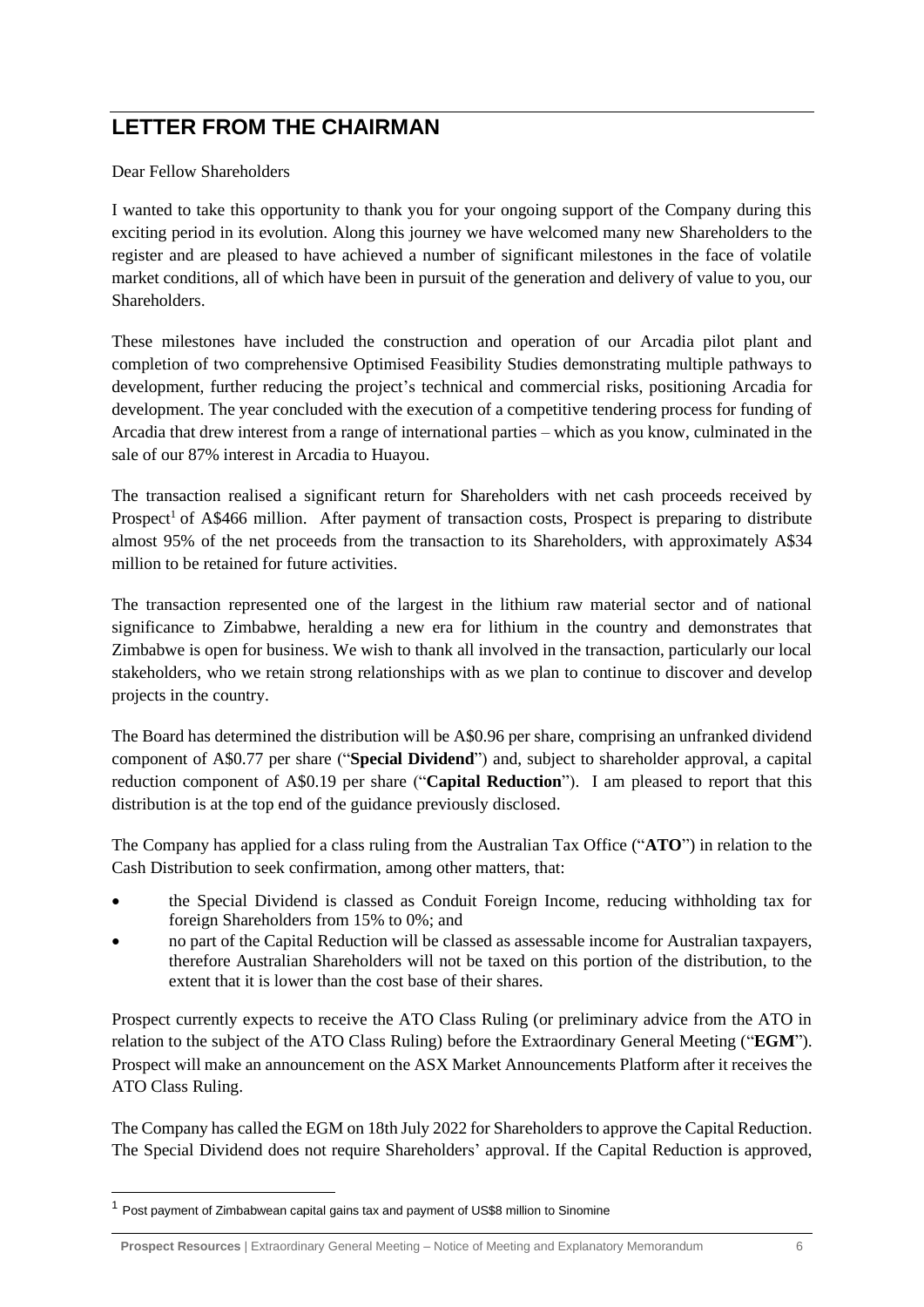the cash payment of \$0.96 per share will be made shortly after the EGM on 29th July 2022 in accordance with the timetable set out in this Notice of Meeting.

If the Capital Reduction is approved by Shareholders, Eligible Shareholders at the Record Date of 5.00pm (Perth time) on Friday, 22nd July 2022 will receive the A\$0.96 per Share Cash Distribution (comprising the Capital Reduction and the Special Dividend), which will be distributed on Friday, 29th July 2022. Should the Resolution not be passed, the Cash Distribution will only include the Special Dividend of A\$0.77 per share and the total amount of the Capital Reduction will be retained by the Company.

**Your Board unanimously recommends that Shareholders vote in favour of the Resolution to approve the \$0.19 Capital Reduction**, which requires a simple majority of 50% or more of votes cast at the general meeting in favour to be passed.

For effective delivery of the \$0.96 Cash Distribution (if the Capital Return is approved), it is important that Shareholders ensure that their banking details are up to date with Prospect's share registry, Automic. Instructions for Shareholders to access the Automic investor portal and update their details are contained in the accompanying documents.

There will be a time lag between the expected share price adjustment for shares traded on an 'ex Capital Reduction' basis, and 'ex Special Dividend' basis and the receipt of the distribution, which could be up to 3 Business Days by EFT. Should any Shareholder not receive their distribution, please contact Automic using the contact details in the "Shareholder Information Update" section.

Shareholders are also encouraged to speak to their personal tax advisers should they have any questions regarding the potential tax treatment of the distribution.

The Company's future strategy is to be a battery and electrification minerals focused explorer and developer. With the Arcadia transaction now complete, business development and new project generation are our top priorities. The Board believes that, with approximately A\$34 million of available cash and continuation of the current management team, that the Company is extremely well-resourced to deliver on this strategy.

The Board would like to thank all Shareholders for their support through this transition and we look forward to providing updates on the opportunities ahead.

Your prompt attention to this matter is greatly appreciated.

Yours faithfully,

Mark Etheating

Mark Wheatley

Non-Executive Chairman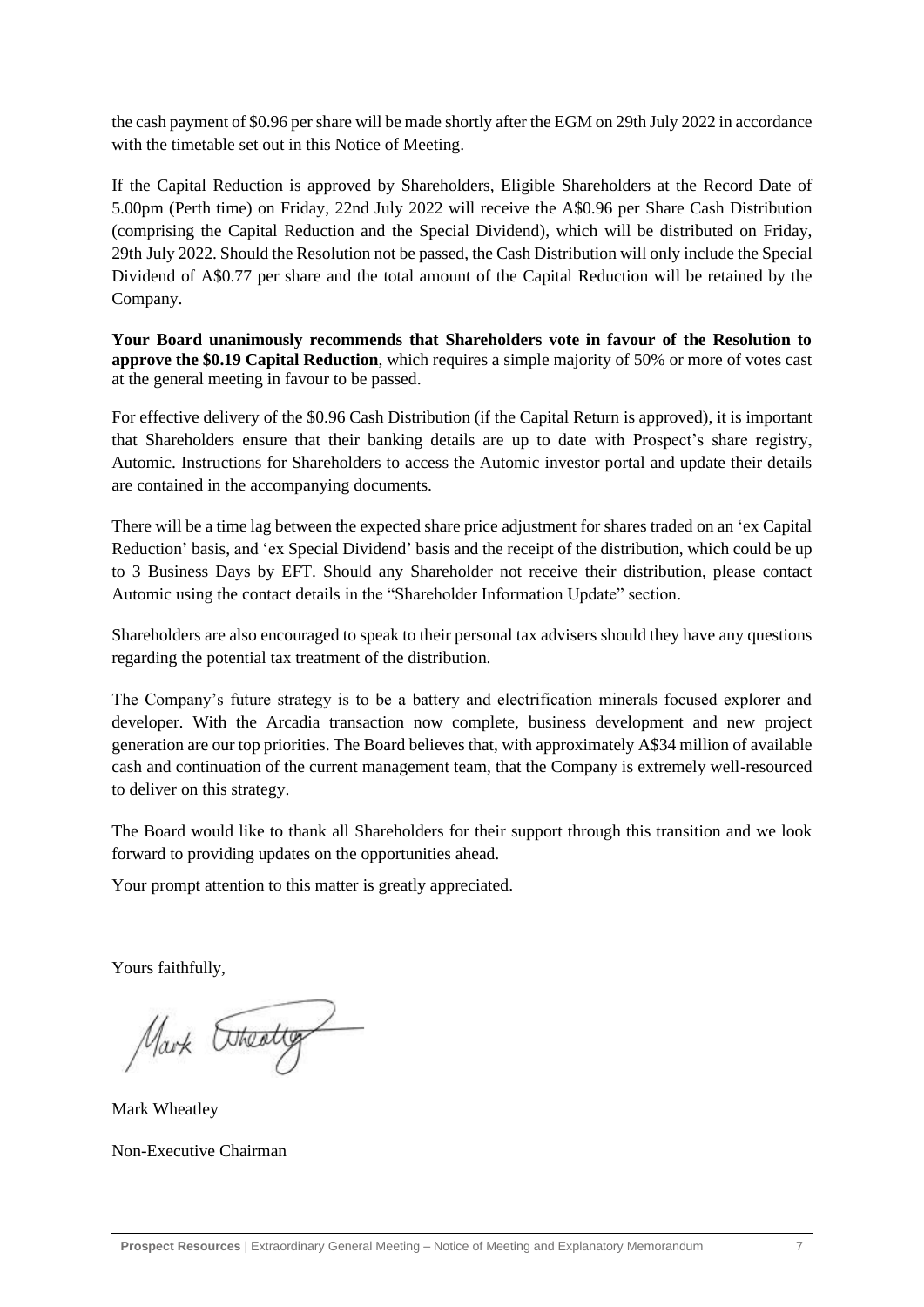## **SHAREHOLDER INFORMATION UPDATE**

Payment will be made by EFT only. To ensure the prompt payment of the distribution to you, the Company recommends that you ensure your bank and TFN/ABN details are up to date with the Company's share registry, Automic.

**If you are an Australian resident or an overseas resident with an Australian bank account**, instructions on how to update your details online are set out below. Alternatively, you can use the enclosed form and return it to Automic as noted in the instructions in the form.

**If you are an Overseas resident that does not have an Australian bank account,** you will need to update your details by completing the enclosed Overseas EFT Form and returning it to Automic as noted in the instructions in the form. Alternatively, the form can be located on Automic's website here: [https://automic.com.au/form/Overseas\\_EFT\\_Form.pdf.](https://automic.com.au/form/Overseas_EFT_Form.pdf)

#### **If you have recently updated your details, you do not need to do anything.**

#### **Updating your details online**

If you haven't already done so, you will need to register for an online account via our share registry, Automic Group's investor portal.

Please follow the instructions below to sign up for access.

#### **Sign up to access your account**

- 1. Enter the following url into your web browser: [investor.automic.com.au/#/signup](https://aus01.safelinks.protection.outlook.com/?url=https%3A%2F%2Finvestor.automic.com.au%2F%23%2Fsignup&data=05%7C01%7C%7C45dc467974c449c03b9d08da389def3b%7C7e4a842150524163990092bf44244322%7C0%7C1%7C637884548224218514%7CUnknown%7CTWFpbGZsb3d8eyJWIjoiMC4wLjAwMDAiLCJQIjoiV2luMzIiLCJBTiI6Ik1haWwiLCJXVCI6Mn0%3D%7C3000%7C%7C%7C&sdata=1VwPKtuoZMWfqCIyluhGFrYFqZyY2o%2FKoWNIXsUDZHo%3D&reserved=0)
- 2. Select 'Prospect Resources Limited' from the fund name drop down list.
- 3. Enter your Holding Number (HIN or SRN). This can be found on correspondence such as a holding statement or proxy form from either Automic or your broker.
- 4. Enter your postcode OR if outside Australia, your country of residence.
- 5. Tick the box 'I'm not a robot', then select 'Next'.
- 6. Set up your username and password details.

#### **Important - update your bank & TFN details**

Once you have created your account by following the instructions above, you will need to update your bank account details and Tax File Number (TFN)/Australian Business Number (ABN) information by clicking 'my details' under the 'profile' section of your Investor Portal account.

If you have any problems setting up your account access, Automic is ready to help - please contact 1300 288 664 or on +61 (0) 2 9698 5414 if calling from outside or Australia, or email at [hello@automic.com.au.](mailto:hello@automic.com.au)

Please note that you will need to ensure your details are updated online or forms are received by Automic Group no later than the Record Date of **Friday, 22nd July 2022**, to be included in the initial payment group.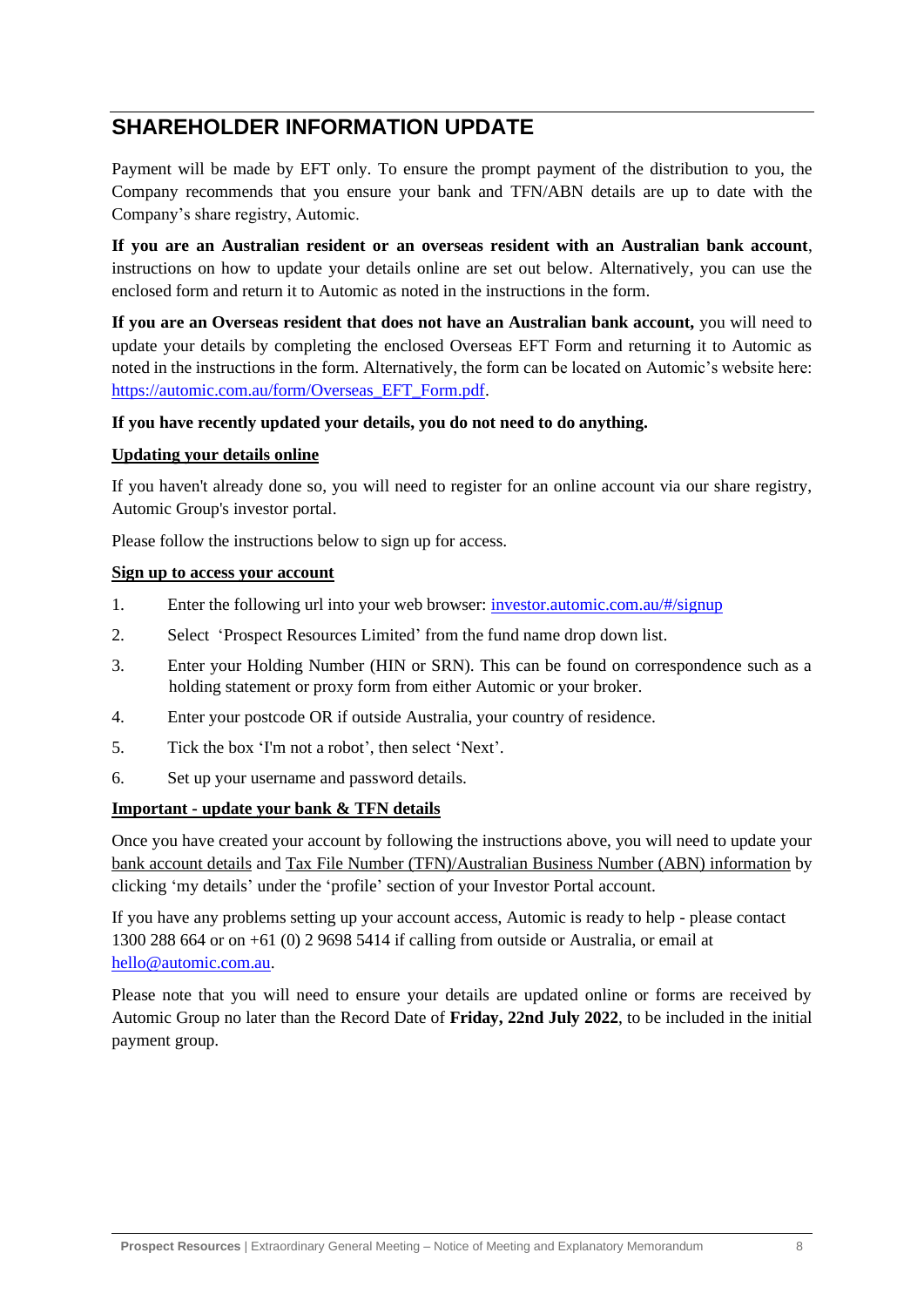## **NOTICE OF EXTRAORDINARY GENERAL MEETING**

Notice is hereby given that an Extraordinary General Meeting of Shareholders of Prospect Resources Limited ACN 124 354 329 will be held at 10.30am (Perth time) on Monday, 18th of July 2022 at Level 2, 40 Kings Park Road, West Perth, Western Australia 6005.

The Explanatory Memorandum to this Notice of Meeting provides additional information on matters to be considered at the Extraordinary General Meeting. The Explanatory Memorandum forms part of this Notice of Meeting.

The Directors have determined pursuant to Regulation 7.11.37 of the *Corporations Regulations 2001* (Cth) that the persons eligible to vote at the Extraordinary General Meeting are those who are registered Shareholders at 10.30am (Perth time) on Saturday, 16th of July 2022.

### **Resolution**

#### **Equal capital reduction**

To consider and, if thought fit, to pass with or without amendment, the following resolution as an **ordinary resolution**:

*"For the purposes of section 256C(1) of the Corporations Act and for all other purposes, approval is given by the Shareholders of the Company to reduce its share capital by equal capital reduction on the Payment Date by A\$0.19 per Share on issue on the Record Date to Eligible Shareholders."* 

# **Majority required**

For the Resolution to be passed, it must be approved by a simple majority of the votes cast on the ordinary resolution.

The vote will be conducted by poll.

**Dated**: 17th June 2022 **BY ORDER OF THE BOARD**

Ian Goldberg Joint Company Secretary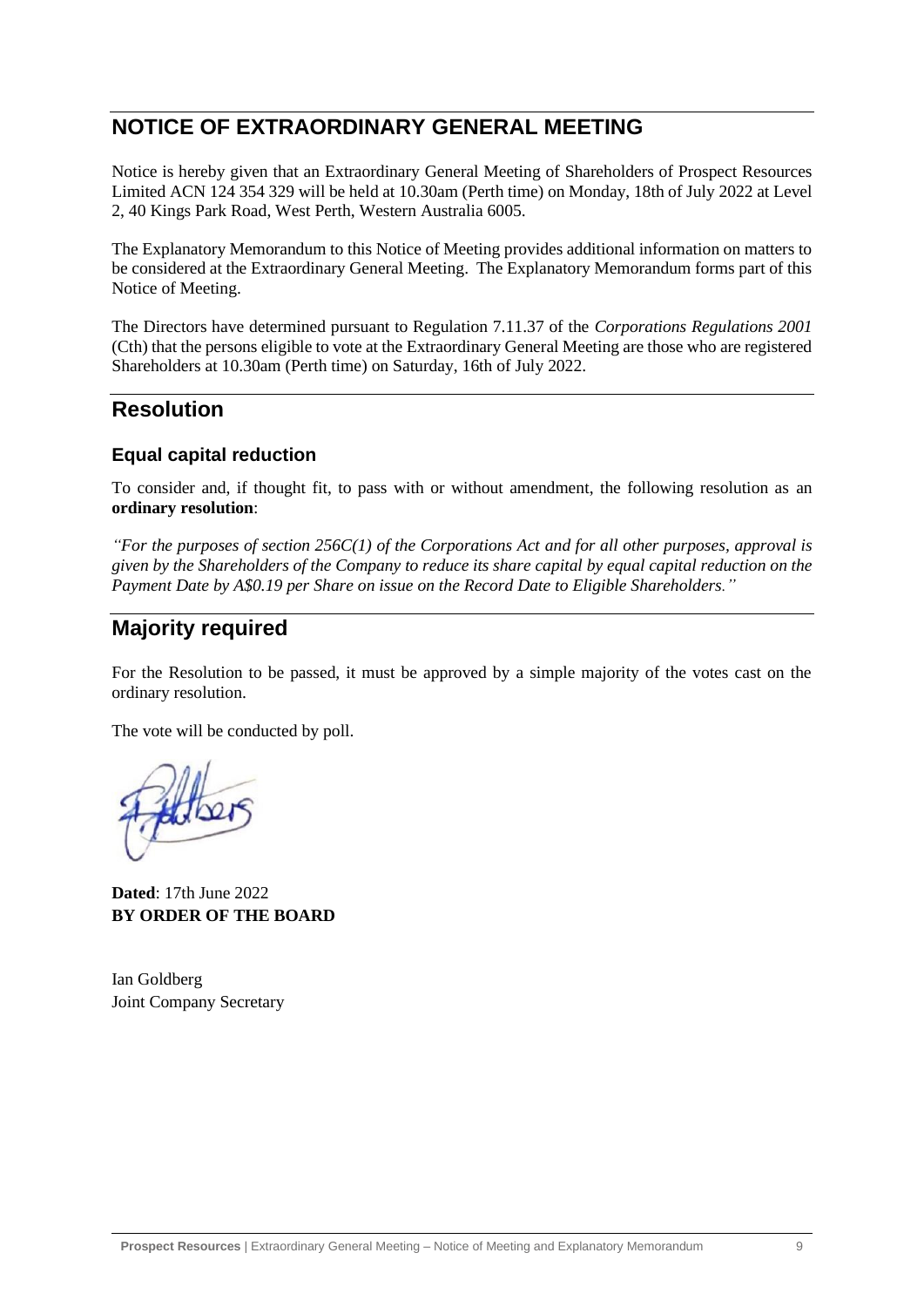## **EXPLANATORY MEMORANDUM**

This Explanatory Memorandum has been prepared for the information of the Shareholders in connection with the business to be conducted at the Extraordinary General Meeting to be held at 10.30am (Perth time) on Monday, 18th July 2022 at Level 2, 40 Kings Park Road, West Perth, Western Australia 6005.

The purpose of this Explanatory Memorandum is to provide information which the Directors believe to be material to Shareholders in deciding whether or not to pass the Resolution in the Notice of Meeting in relation to the Capital Reduction.

If you are in any doubt about what to do in relation to the Resolution contemplated in the Notice of Meeting and this Explanatory Memorandum, it is recommended that you seek advice from an accountant, solicitor or other professional advisor.

Full details of the business to be considered at the Meeting are set out below.

### **1 SUMMARY**

This Explanatory Memorandum contains detailed information regarding the Capital Reduction, as well as the Special Dividend. The following section provides summary answers to some questions you may have and will assist you to locate further detailed information in this Explanatory Memorandum.

| <b>Item</b> | <b>Question</b>                   | <b>Answer</b>                                                                                                                                                                                             | <b>Where to find</b><br>more<br>information |
|-------------|-----------------------------------|-----------------------------------------------------------------------------------------------------------------------------------------------------------------------------------------------------------|---------------------------------------------|
|             | A. Cash Distribution              |                                                                                                                                                                                                           |                                             |
| A.1.        | What is the Cash<br>Distribution? | If the Capital Reduction is approved by<br>Shareholders at the EGM, Eligible Shareholders<br>will receive a Cash Distribution of A\$0.96 per<br>Share, which comprises:                                   | Section 3.3                                 |
|             |                                   | A\$0.19 per Share under the Capital<br>Reduction; and<br>A\$0.77 per Share as a Special Dividend.                                                                                                         |                                             |
|             |                                   | If the Capital Reduction is not approved by<br>Shareholders at the EGM, only the Special<br>Dividend will be paid, and the Cash Distribution<br>will be the Special Dividend, being A\$0.77 per<br>Share. |                                             |
| A.2.        | What is the Capital<br>Reduction? | The Capital Reduction is a return of A\$0.19 per<br>Share to Eligible Shareholders. The Capital<br>Reduction is an equal capital reduction pursuant<br>to section 256B of the Corporations Act.           | Section $3.1(a)$                            |
| A.3.        | What is the Special<br>Dividend?  | The Board has resolved to pay an unfranked<br>special dividend of A\$0.77 per Share to Eligible<br>Shareholders on the Payment Date.                                                                      | Section 3.2                                 |
|             |                                   | The Special Dividend is not conditional on the<br>Capital Reduction being approved by the<br>Shareholders at the EGM.                                                                                     |                                             |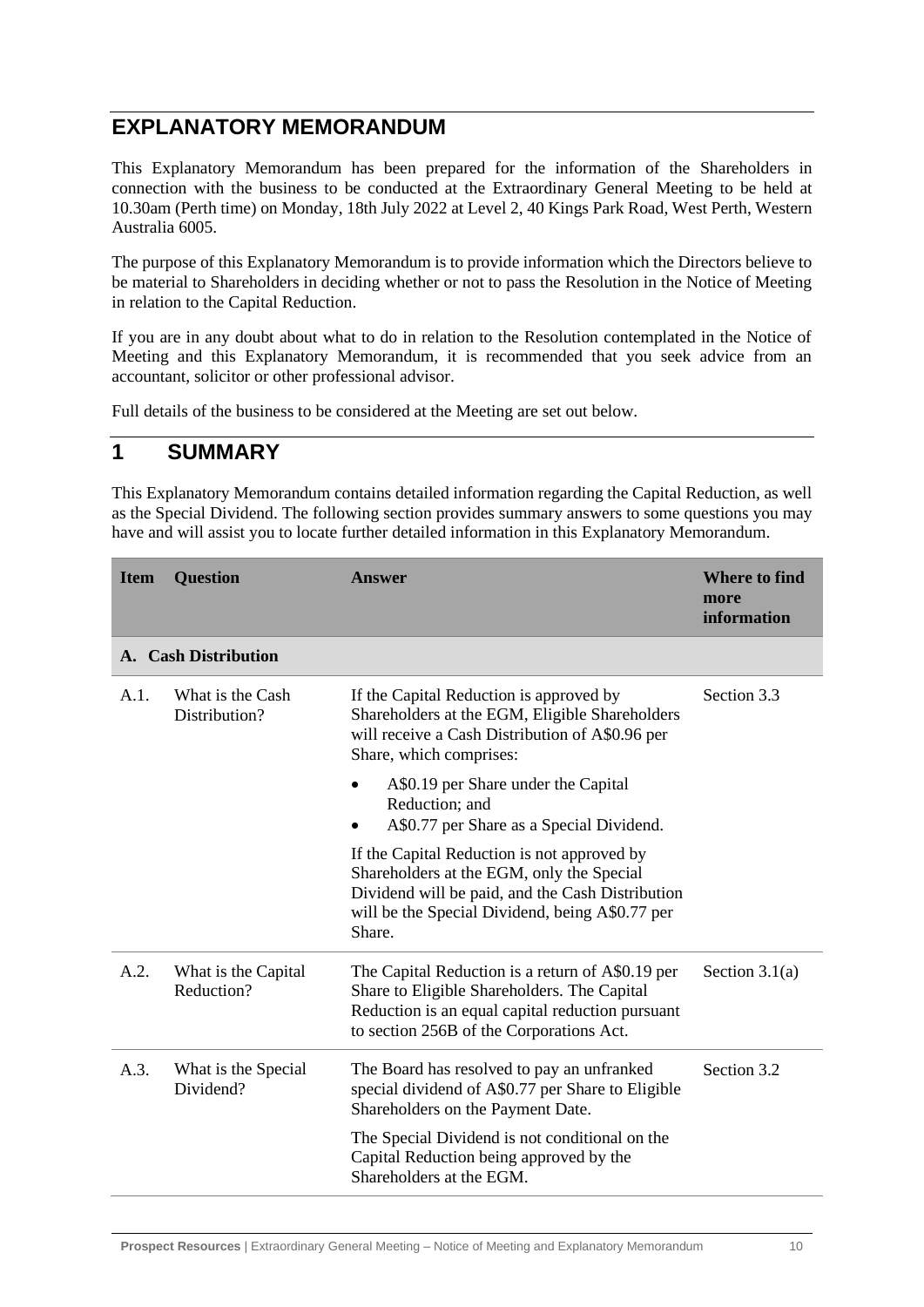| A.4. | Who is eligible for the<br><b>Cash Distribution?</b>                | Shareholders who are recorded on the<br>Company's Register on the Record Date are<br>eligible to receive the Cash Distribution.                                                                                                                                                                                                                                                                                                                                            | <b>Important Dates</b><br>Section 3.4               |
|------|---------------------------------------------------------------------|----------------------------------------------------------------------------------------------------------------------------------------------------------------------------------------------------------------------------------------------------------------------------------------------------------------------------------------------------------------------------------------------------------------------------------------------------------------------------|-----------------------------------------------------|
|      |                                                                     | Shareholders should be aware that trades made<br>on the ASX settle on a $T+2$ basis, which means,<br>for settlement of trades to occur before the<br>Record Date so that the buyer of such trades can<br>be registered as the Shareholder of those Shares<br>on the Record Date, the trades must occur on or<br>before Wednesday, 20th July 2022, being 2<br>Business Days before the Record Date (ie. the<br>last day for trading on a 'cum Cash Distribution'<br>basis). |                                                     |
| A.5. | What is the effect of<br>the Cash Distribution?                     | Prospect has sold its 87% interest in the Arcadia<br>Project, being its main undertaking before<br>completion of the Transaction. As at the time of<br>this Explanatory Memorandum, Prospect's main<br>asset is its cash balance (with most of the cash in<br>hand being the net proceeds from the<br>Transaction).                                                                                                                                                        | Section 3.6                                         |
|      |                                                                     | As Prospect will distribute a substantial portion<br>of the net proceeds from the Transaction to its<br>Shareholders under the Cash Distribution, its<br>asset value will be reduced by the total amount<br>to be distributed.                                                                                                                                                                                                                                             |                                                     |
|      |                                                                     | Considering the substantial reduction in its asset<br>value as a result of the Cash Distribution,<br>Prospect's Share price is expected to be<br>substantially lower after the last day for trading<br>on a 'cum Cash Distribution' basis (ie. the last<br>day on which trades made will settle before the<br>Records Date, as trades on the ASX settle on a<br>$T+2$ basis).                                                                                              |                                                     |
| A.6. | When will the Cash<br>Distribution be paid?                         | The Cash Distribution will be paid on the<br>Payment Date, being Friday, 29th July 2022.                                                                                                                                                                                                                                                                                                                                                                                   | <b>Important Dates</b><br>Section 3.5               |
| A.7. | How and when will I<br>receive the Cash<br>Distribution?            | The Cash Distribution will be paid to Eligible<br>Shareholders by EFT only. It is expected that<br>Shareholders will receive the Cash Distribution<br>within 1-3 Business Days of the Payment Date.                                                                                                                                                                                                                                                                        | Shareholder<br>Information<br>Update<br>Section 3.5 |
|      |                                                                     | Shareholders should register their bank account<br>information with the Share Registry before the<br>Record Date to avoid any delay in payment.                                                                                                                                                                                                                                                                                                                            |                                                     |
| A.8. | How much cash will<br>Prospect have after the<br>Cash Distribution? | If the Capital Reduction is approved by<br>Shareholders, the total amount of the Cash<br>Distribution will be approximately<br>A\$444.16 million <sup>2</sup> . Prospect will retain a cash                                                                                                                                                                                                                                                                                | Section $3.6(a)$                                    |

<sup>2</sup> Assuming that there will be 462,666,589 Shares on issue on the Record Date as a result of all of the Options on issue as at the time of this Notice of Meeting being exercised and the new Shares issued on exercise of the Options being registered before the Record Date.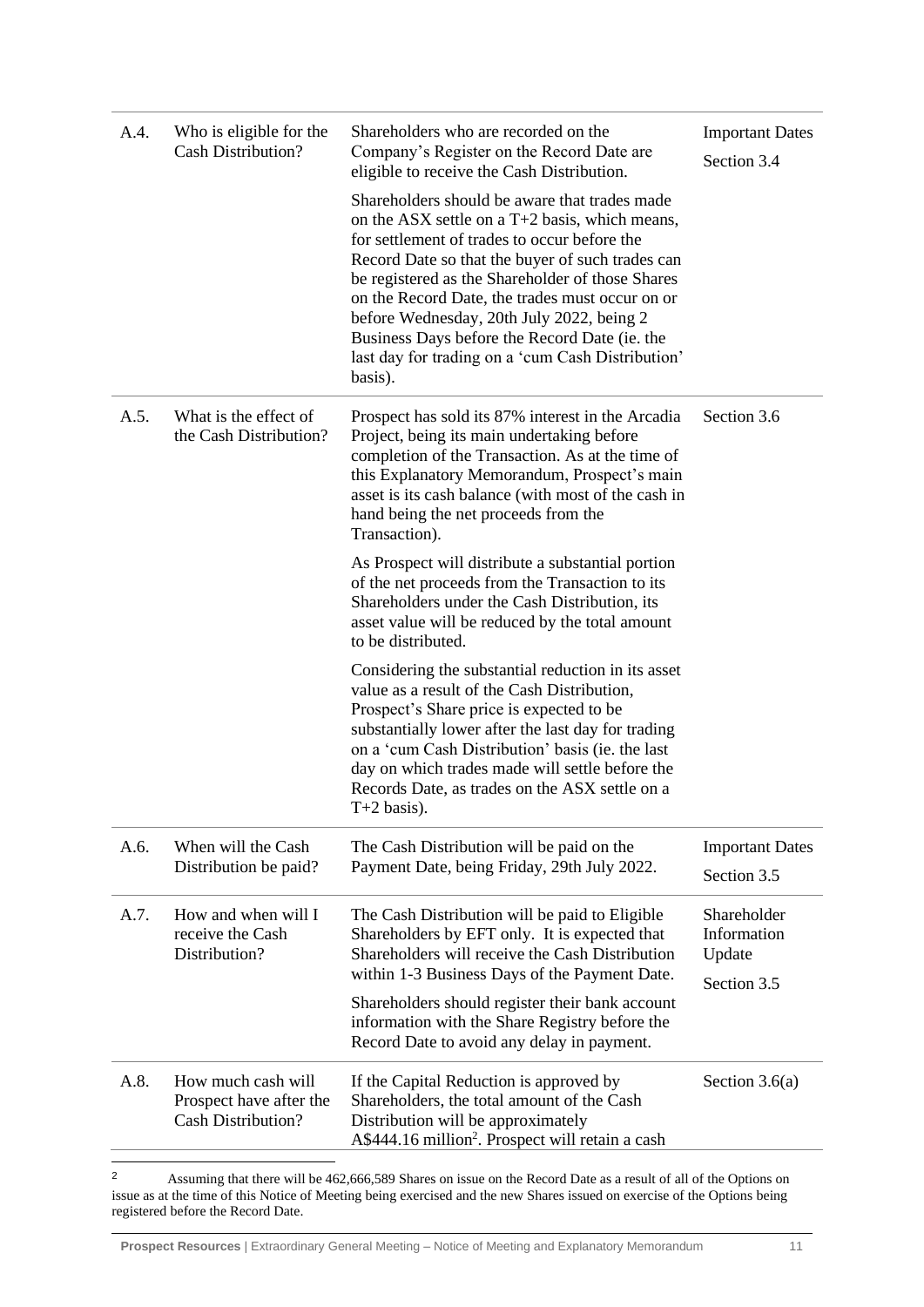|             |                                                                      | balance of approximately A\$34 million after the<br>Cash Distribution to progress battery and<br>electrification metals projects with a primary<br>focus in Zimbabwe, and a secondary focus on<br>the broader sub-Saharan African region. |                                         |
|-------------|----------------------------------------------------------------------|-------------------------------------------------------------------------------------------------------------------------------------------------------------------------------------------------------------------------------------------|-----------------------------------------|
| A.9.        | What are the tax<br>implications of the<br><b>Cash Distribution?</b> | Section 7 provides a general outline of the<br>Australian income tax and capital gains tax<br>consequences of the Cash Distribution for<br>Shareholders who are Australian tax residents.                                                 | Section 7                               |
|             |                                                                      | You should consult with your own tax advisor in<br>light of your particular circumstances.                                                                                                                                                |                                         |
|             | <b>B. Extraordinary General Meeting</b>                              |                                                                                                                                                                                                                                           |                                         |
| B.1.        | When and where will<br>be EGM be held?                               | The EGM will be held at 10.30 am (Perth time)<br>on Monday, 18th July 2022 at Level 2, 40 Kings<br>Park Road, West Perth, Western Australia 6005.                                                                                         | Important<br>notices and how<br>to vote |
|             |                                                                      |                                                                                                                                                                                                                                           | Notice of<br>Meeting                    |
| B.2.        | What is the purpose of<br>this EGM?                                  | The purpose of the EGM is to seek<br>Shareholders' approval for the Resolution. The<br>Resolution is to approve the Capital Reduction<br>of A\$0.19 per Share.                                                                            | Section $3.1(a)$                        |
| B.3.        | What vote is required<br>to approve the<br>Resolution?               | For the Resolution to be passed, it must be<br>approved by a simple majority of the votes cast<br>on the ordinary resolution.                                                                                                             | Notice of<br>Meeting                    |
| <b>B.4.</b> | Am I entitled to vote at<br>the EGM?                                 | If you are registered as a Shareholder on the<br>Company's Register at 10.30am (Perth time) on<br>Saturday, 16th July 2022, you will be entitled to<br>vote at the EGM.                                                                   | Important<br>notices and how<br>to vote |
| B.5.        | How do I vote?                                                       | You may vote in person by attending the EGM<br>or by lodging the completed Proxy Form online,<br>by post or by hand. Your Proxy Form must be<br>received not later than 48 hours before the<br>commencement of the EGM.                   | Important<br>notices and how<br>to vote |
|             |                                                                      | You may also vote by appointing a corporate<br>representative (if you are a corporate<br>Shareholder) or an attorney.                                                                                                                     |                                         |
| B.6.        | What do the Directors<br>recommend in relation<br>to the Resolution? | The Directors unanimously recommend that you<br>vote in favour of the Resolution.                                                                                                                                                         | Section 4                               |
| <b>B.7.</b> | Why should I vote in<br>favour of the<br>Resolution?                 | The Resolution is to approve the Capital<br>Reduction. The advantages of the Capital<br>Reduction include:                                                                                                                                | Section 5                               |
|             |                                                                      | Shareholders will be directly benefited<br>$\bullet$<br>from the Transaction by receiving a<br>payment of A\$0.19 per Share, in addition                                                                                                  |                                         |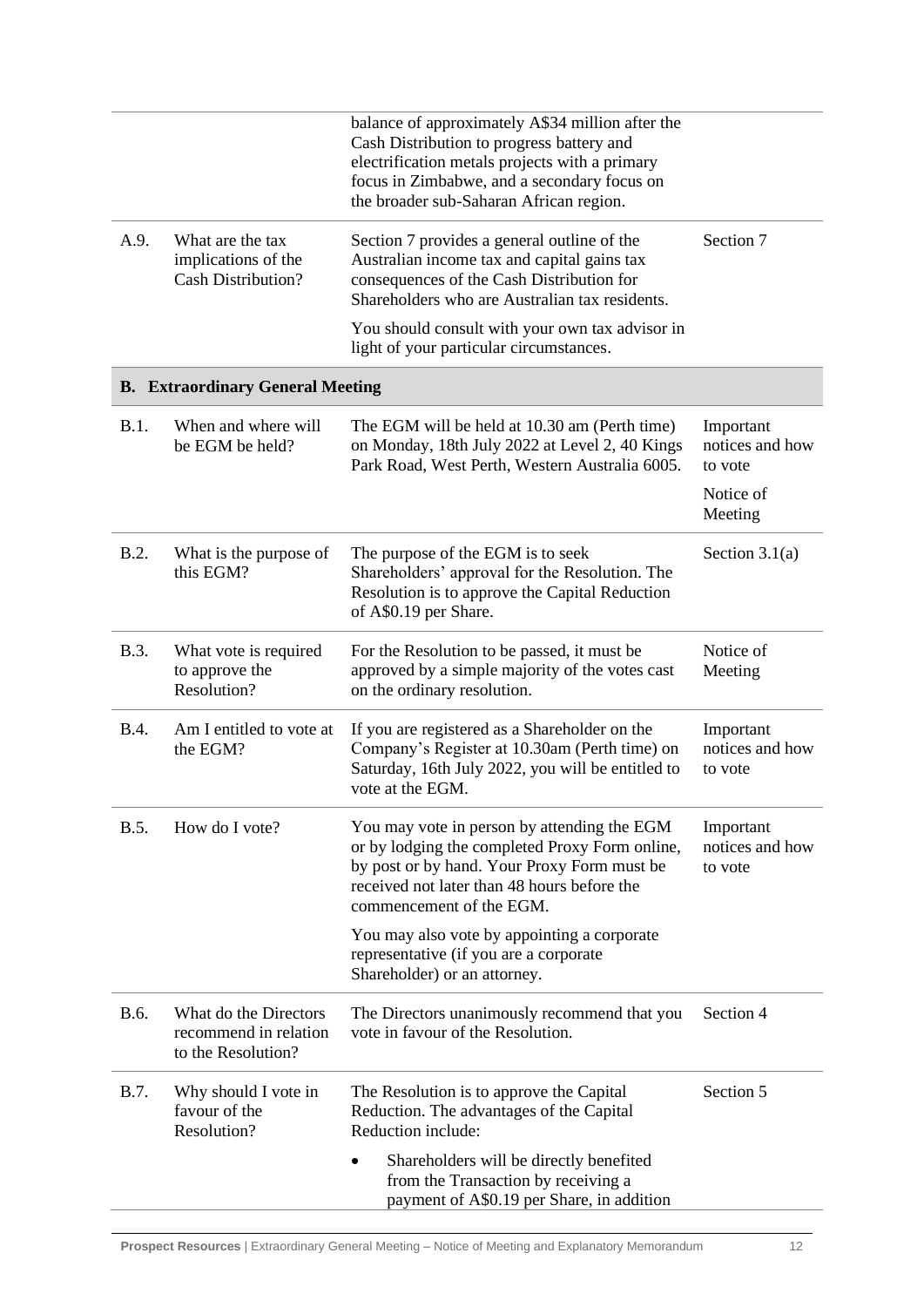|                                                                            | to the Special Dividend;<br>it enables the Company to return excess<br>capital to its Shareholders.                                                                                                                                                                                                                                                                                                                                                                                                                                                                                         |                                 |  |
|----------------------------------------------------------------------------|---------------------------------------------------------------------------------------------------------------------------------------------------------------------------------------------------------------------------------------------------------------------------------------------------------------------------------------------------------------------------------------------------------------------------------------------------------------------------------------------------------------------------------------------------------------------------------------------|---------------------------------|--|
| Why might I consider<br>not voting in favour of                            | Reasons why you might consider not voting in<br>Section 6<br>favour of the Resolution include:                                                                                                                                                                                                                                                                                                                                                                                                                                                                                              |                                 |  |
|                                                                            | you may disagree with the Directors<br>unanimous recommendation that<br>Shareholders should vote in favour of the<br>Resolution;<br>you may consider the Company should<br>٠<br>retain more cash for its operations.<br>However, the Directors are of the opinion<br>that the Company will have sufficient cash<br>reserves after the Capital Reduction (and<br>the Special Dividend) to pay its creditors<br>and to fund its operations; and<br>trading in Prospect Shares may become<br>less liquid and the Share price may be<br>substantially lower following the Cash<br>Distribution. |                                 |  |
| Why only the Capital<br>Reduction is being<br>voted for at the EGM?        | The Corporations Act requires that the Capital<br>Reduction to be approved by Shareholders.<br>Payment of the Special Dividend does not<br>require shareholder approval.                                                                                                                                                                                                                                                                                                                                                                                                                    | Section $3.1(a)$<br>Section 3.2 |  |
| What happens if the<br>Capital Reduction is<br>not approved at the<br>EGM? | If the Capital Reduction is not approved by<br>Shareholders at the EGM, only the Special<br>Dividend will be paid, and the Cash Distribution<br>will be the Special Dividend, being A\$0.77 per<br>Share.                                                                                                                                                                                                                                                                                                                                                                                   | Section 3.3                     |  |
| C. Prospect's future plans                                                 |                                                                                                                                                                                                                                                                                                                                                                                                                                                                                                                                                                                             |                                 |  |
| How much cash will<br>Prospect have after the<br><b>Cash Distribution?</b> | If the Capital Reduction is approved by<br>Shareholders at the EGM (ie. the Cash<br>Distribution will comprise both the Capital<br>Reduction and the Special Divided), Prospect<br>will have a cash balance of approximately<br>A\$34 million.                                                                                                                                                                                                                                                                                                                                              | Section $3.6(a)$                |  |
|                                                                            | If the Capital Reduction is not approved by<br>Shareholders at the EGM, Prospect will have a<br>cash balance of approximately A\$122 million <sup>3</sup> .                                                                                                                                                                                                                                                                                                                                                                                                                                 |                                 |  |
| What will Prospect do<br>next?                                             | The Company's future strategy is to be a battery<br>and electrification minerals focused explorer and<br>developer. Business development and new<br>project generation are the Company's top<br>priorities. The Board believes that, with<br>approximately A\$34 million of available cash                                                                                                                                                                                                                                                                                                  | Section 8                       |  |
|                                                                            | the Resolution?                                                                                                                                                                                                                                                                                                                                                                                                                                                                                                                                                                             |                                 |  |

<sup>3</sup> See footnote 2.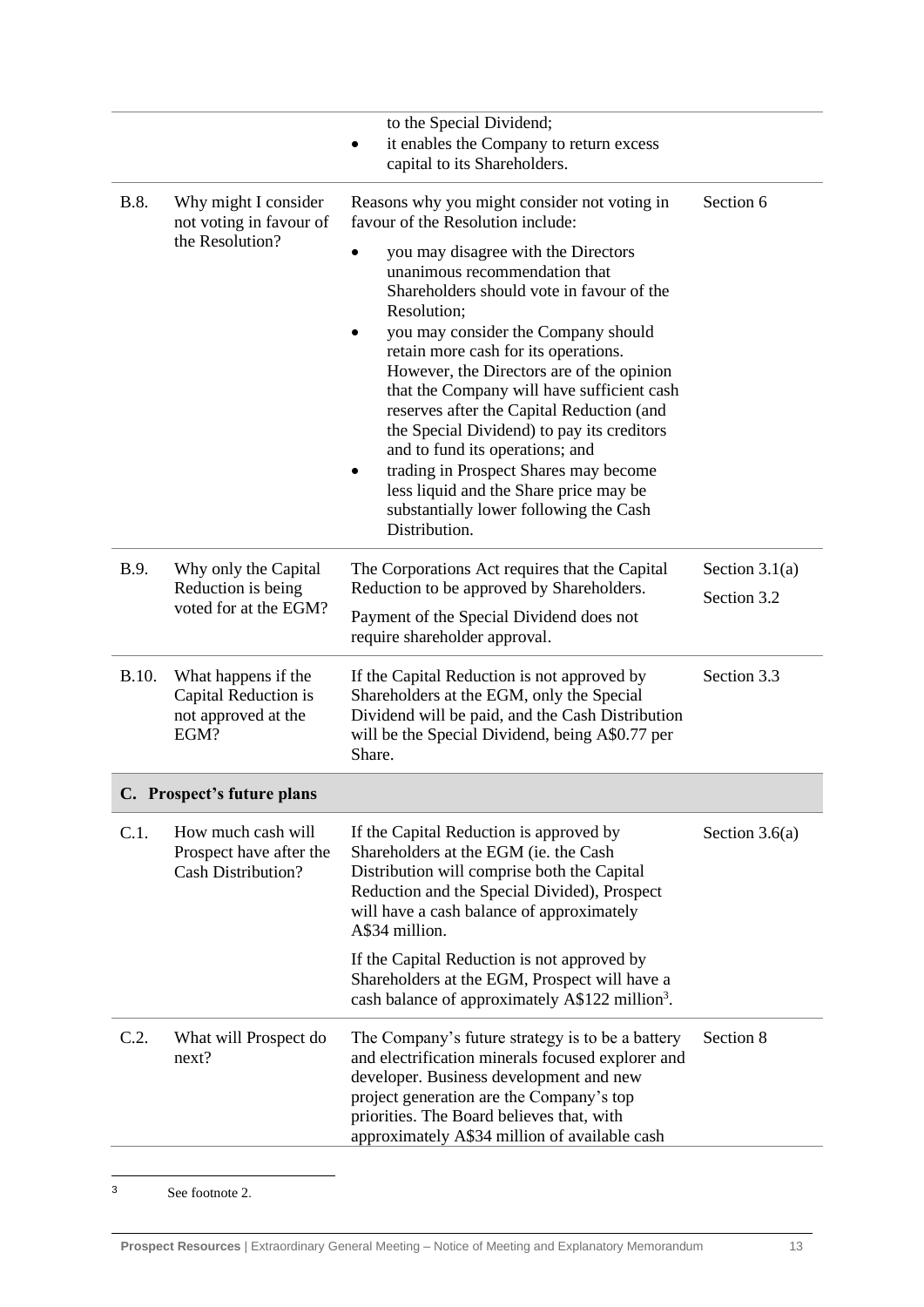| and continuation of the current management<br>team, that the Company is well-resourced to<br>deliver on this strategy. |                                                                   |                                                                                                                                                                                                             |           |
|------------------------------------------------------------------------------------------------------------------------|-------------------------------------------------------------------|-------------------------------------------------------------------------------------------------------------------------------------------------------------------------------------------------------------|-----------|
| D. Other                                                                                                               |                                                                   |                                                                                                                                                                                                             |           |
| D.1.                                                                                                                   | What if I have other<br>questions about the<br>Cash Distribution? | You should read this Notice of Meeting<br>(including the Explanatory Memorandum)<br>carefully as it contains important information<br>about the Resolution (as well as the Cash<br>Distribution generally). | Enquiries |
|                                                                                                                        |                                                                   | If you have any other questions about the<br>Resolution or the Cash Distribution, please<br>contact the Joint Company Secretary on $+61$ 405<br>524 960.                                                    |           |
|                                                                                                                        |                                                                   |                                                                                                                                                                                                             |           |

## **2 BACKGROUND**

On 23 December 2022, the Company, through its 100% owned subsidiary PMPL, entered into a Share Sale and Purchase Agreement with Huayou and its parent company, new energy lithium-ion battery material producer, Huayou Cobalt, for the sale of its 87% shareholding in PLZ, owner of the Arcadia Project in Zimbabwe, for a cash consideration of approximately US\$377.8 million.

The Transaction completed on 20 April 2022. After payment of US\$26.8 million capital gains tax in Zimbabwe and US\$8 million to Sinomine in relation to the termination of the offtake agreement between Prospect and Sinomine<sup>4</sup>, the Company received US\$342.9 million at completion of the Transaction.

These net proceeds were converted to approximately \$A466m at the exchange rate at the time.

As previously announced by the Company, it has been Prospect's intention to distribute a substantial portion of the net proceeds from the Transaction to its Shareholders, and it sought a class ruling from the ATO to obtain certainty on the Australian tax outcomes for the Company and its Shareholders of such distributions.

The Board expects to receive the ATO Class Ruling (or preliminary advice in relation to the subject of the ATO Class Ruling) before the EGM.

The Company is holding this EGM for Shareholders to consider and, if thought fit, pass the Resolution to approve the Capital Reduction.

### **3 CASH DISTRIBUTION**

#### <span id="page-13-0"></span>**3.1 Capital Reduction**

#### **(a) Introduction**

Prospect is seeking Shareholders' approval for the Capital Reduction of A\$0.19 per Share by passing the Resolution.

A capital reduction is a reduction of a company's share capital by returning part of the share

<sup>&</sup>lt;sup>4</sup> See ASX announcement dated 18 January 2022 for further information in relation to the arrangement with Sinomine under the termination deed between Prospect and Sinomine in relation to the offtake agreement.

**Prospect Resources** | Extraordinary General Meeting – Notice of Meeting and Explanatory Memorandum 14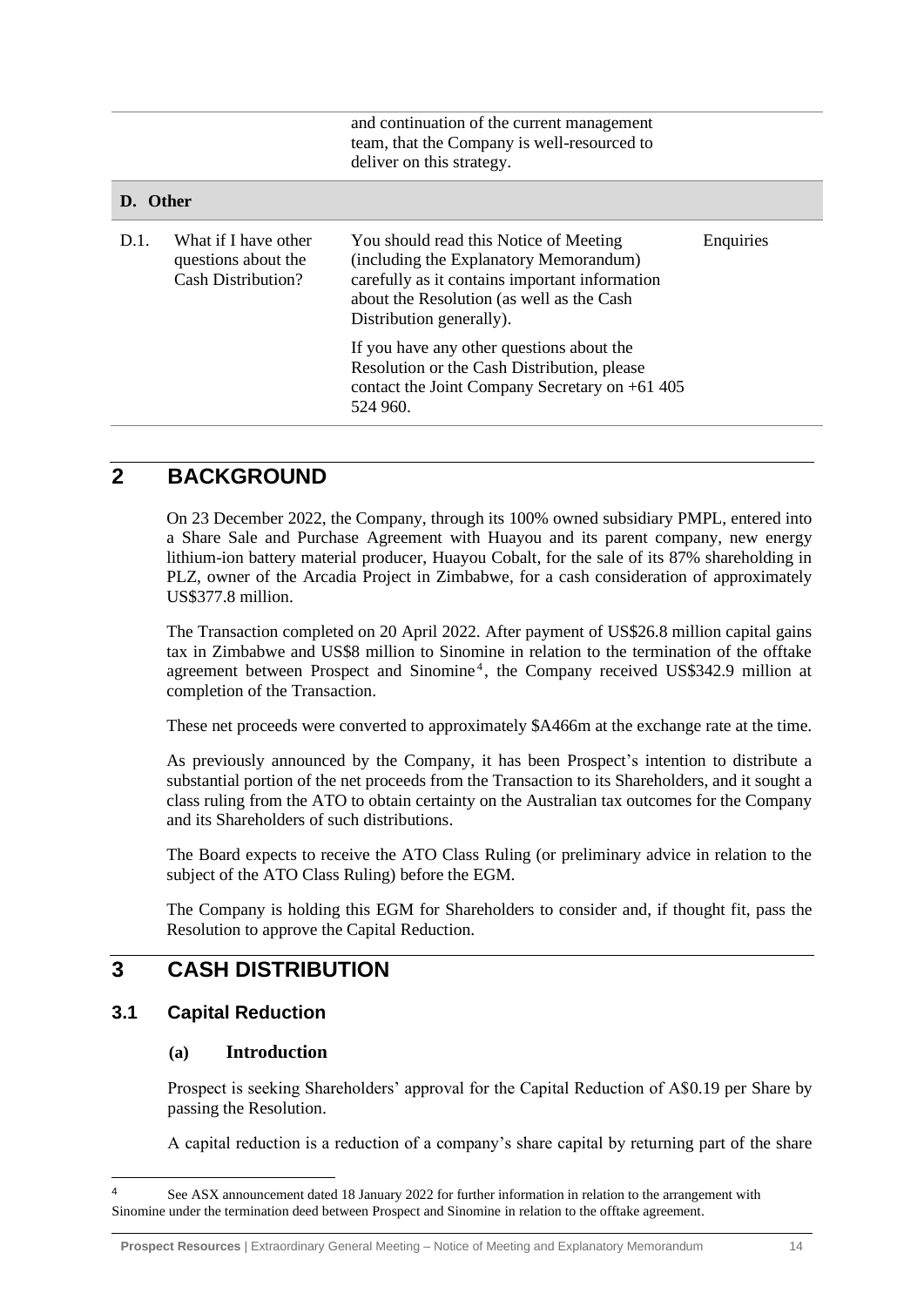capital to its Shareholders.

Under section 256B(1) of the Corporations Act, a company may reduce its share capital if the following requirements are satisfied:

- the capital reduction must be fair and reasonable to the company's shareholders as a whole;
- the capital reduction must not materially prejudice the company's ability to pay its creditors; and
- the capital reduction must be approved by ordinary resolution of shareholders under section 256C of the Corporations Act.

For the purposes of section 256B(2) of the Corporations Act, the Capital Reduction is an equal capital reduction because:

- it relates only to ordinary Shares in the Company;
- it applies to each Shareholder in proportion to the number of Shares they hold; and
- the terms of the Capital Reduction are the same for each Shareholder.

#### **(b) Total amount of Capital Reduction**

The Capital Reduction will be A\$0.19 per Share which equates to approximately A\$87.91 million in aggregate<sup>5</sup>.

#### **(c) Directors' opinion**

The Directors are of the opinion that the Capital Reduction is fair and reasonable to the Shareholders as a whole, as it will:

- enable the Company to return capital to its Shareholders, when that capital is in excess of the Company's current requirements; and
- apply to all Shareholders who are registered on the Record Date equally, in proportion to the number of Shares they hold on the Record Date.

The Directors have reviewed and considered the Company's financial position following completion of the Transaction, including its assets, liabilities, cashflow and capital requirements, especially taking into account the Special Dividend, and are of the opinion that the Capital Reduction will not materially prejudice the Company's ability to pay its creditors.

#### <span id="page-14-1"></span>**3.2 Special Dividend**

The Directors have resolved to pay a Special Dividend of A\$0.77 per Share on the Payment Date to Shareholders registered on the Company's Register on the Record Date.

The Special Dividend will be unfranked.

The Special Dividend does not require Shareholders' approval.

The Special Dividend is not conditional on the Capital Reduction being approved by the Shareholders at the EGM, which means that even if the Capital Reduction is not approved by the Shareholders at the EGM, the Special Dividend will be paid on the Payment Date.

### <span id="page-14-0"></span>**3.3 Cash Distribution**

If the Capital Reduction is approved by Shareholders at the EGM, Eligible Shareholders will

<sup>5</sup> See footnote 2.

**Prospect Resources** | Extraordinary General Meeting – Notice of Meeting and Explanatory Memorandum 15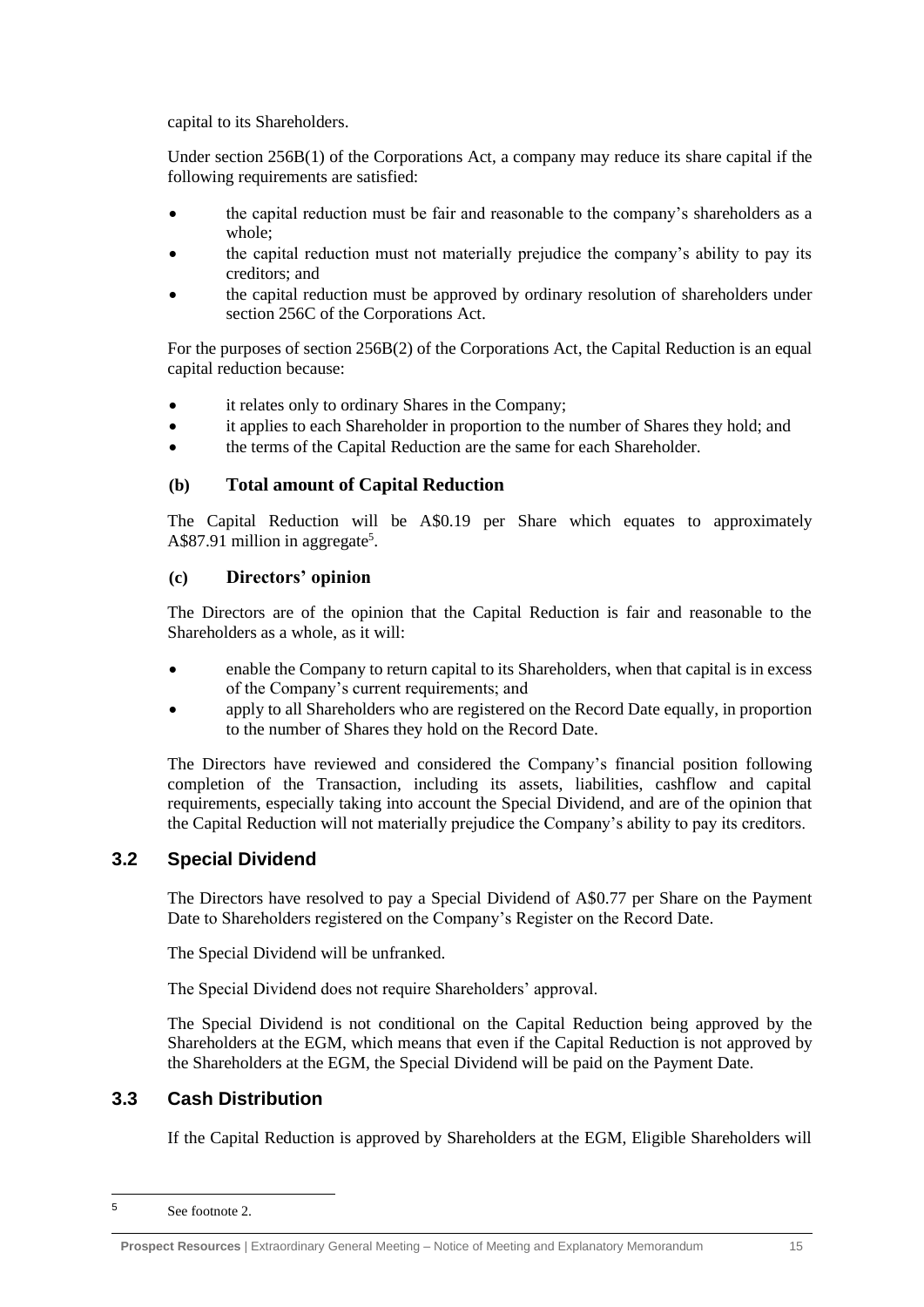receive a Cash Distribution of A\$0.96 per Share, which comprises:

- A\$0.77 per Share under the Capital Reduction; and
- A\$0.19 per Share as the Special Dividend,

and the aggregate amount of the Cash Distribution will be approximately A\$444.16 million<sup>6</sup>.

If the Capital Reduction is not approved by Shareholders at the EGM, only the Special Dividend will be paid, and the Cash Distribution will be the Special Dividend, being A\$0.77 per Share. The aggregated amount of the Cash Distribution will be approximately A\$356.25 million<sup>7</sup>.

#### <span id="page-15-0"></span>**3.4 Eligible Shareholders**

Only Shareholders recorded on the Company's Register on the Record Date are eligible to receive the Cash Distribution.

In accordance with ASX Listing Rules, the Company has set the Record Date to be 5pm (Perth time) on Friday, 22nd July 2022.

Shareholders should be aware that trades made on the ASX settle on a T+2 basis, which means, for settlement of trades to occur before the Record Date so that the buyer of such trades can be registered as the Shareholder of those Shares on the Record Date, the trades must occur on or before Wednesday, 20th July 2022, being 2 Business Days before the Record Date (ie. the last day for trading on a 'cum Cash Distribution' basis).

#### <span id="page-15-2"></span>**3.5 Payment of the Cash Distribution**

The Cash Distribution will be paid on the Payment Date, being Friday, 29th July 2022.

The Cash Distribution will be paid to Eligible Shareholders by EFT only. It is expected that Shareholders will receive the Cash Distribution within 1-3 Business Days of the Payment Date.

Shareholders can register or update their bank account information with the Share Registry before the Record Date by following the instructions as noted on page 8 ("Shareholder Information Update") of this Notice of Meeting.

#### <span id="page-15-3"></span><span id="page-15-1"></span>**3.6 Effect of the Cash Distribution**

#### **(a) Effect on financial position**

Prospect has sold its 87% interest in the Arcadia Project, which was its main undertaking before completion of the Transaction. As at the time of this Explanatory Memorandum, Prospect's main asset is its cash balance (with most of the cash in hand being the net proceeds from the Transaction).

As Prospect will distribute a substantial portion of the net proceeds from the Transaction to its Shareholders under the Cash Distribution, its asset value will be reduced by the total amount to be distributed.

If the Capital Reduction is approved by the Shareholders, the Company's cash reserves after the Cash Distribution will be approximately A\$34 million, which the Company expects will be sufficient to pay its creditors after the Cash Distribution and to fund its operations.

The financial effects on the consolidated financial statements of the Company are expected to

 $\frac{6}{7}$  See footnote 2.

See footnote 2.

**Prospect Resources** | Extraordinary General Meeting – Notice of Meeting and Explanatory Memorandum 16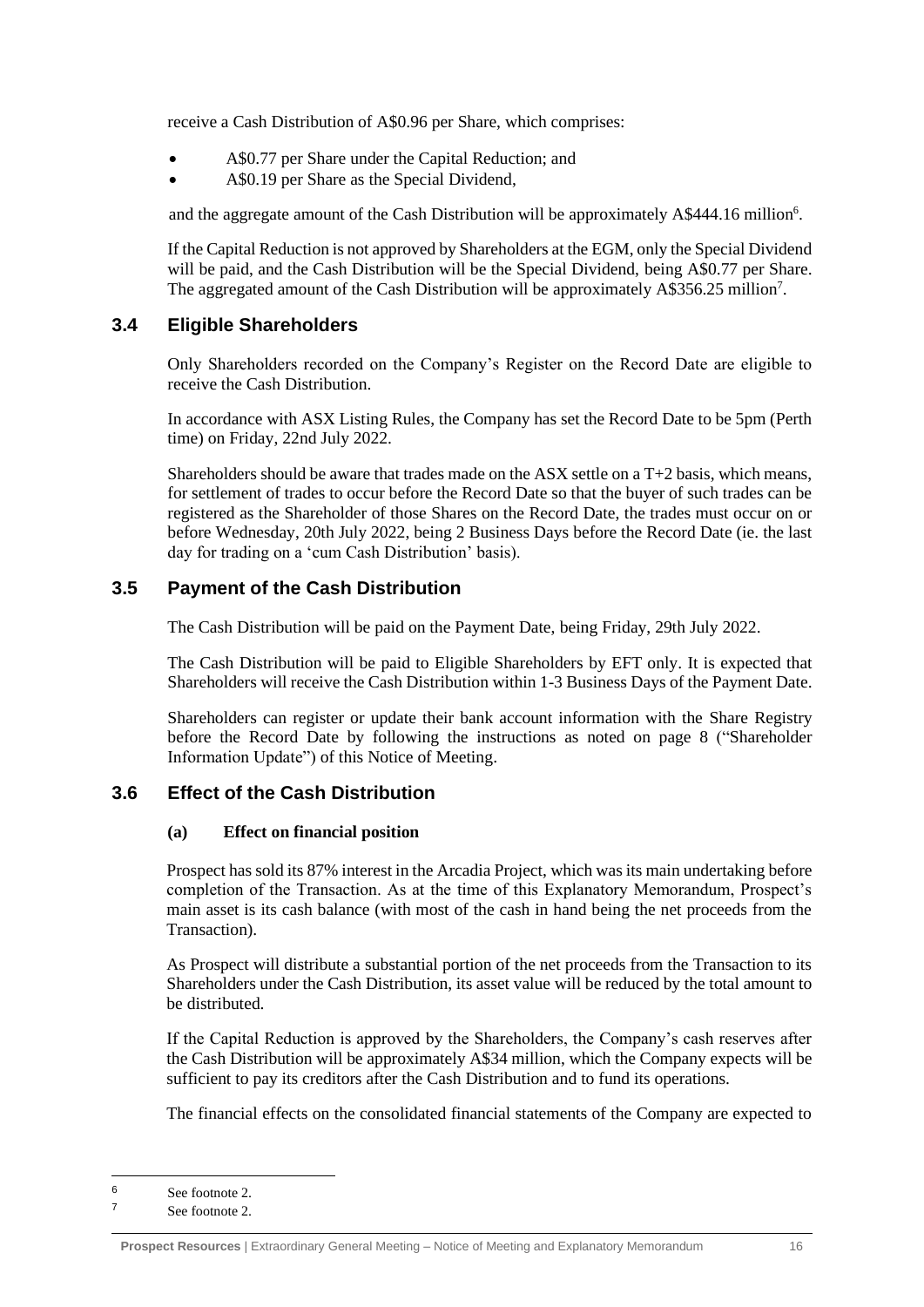be as follows<sup>8</sup>:

| <b>Estimated</b><br>effect on: | If the Capital<br><b>Reduction is</b><br>approved<br>(A\$ million) | If the Capital<br><b>Reduction is not</b><br>approved<br>(A\$ million) | <b>Comment</b>                                            |
|--------------------------------|--------------------------------------------------------------------|------------------------------------------------------------------------|-----------------------------------------------------------|
| Total assets                   | Reduced by<br>\$444.16                                             | Reduced by<br>\$356.25                                                 | Being the total amount of the<br>Cash Distribution paid   |
| Total equity<br>interests      | Reduction of<br>contributed<br>equity by<br>\$87.91                | N/A                                                                    | Being the total amount of the<br><b>Capital Reduction</b> |
| Annual revenue                 | N/A                                                                | N/A                                                                    | There is no impact on annual<br>revenue                   |
| Annual<br>expenditure          | N/A                                                                | N/A                                                                    | There is no impact on annual<br>expenditure               |
| Annual profit<br>before tax    | N/A                                                                | N/A                                                                    | There is no impact on annual<br>profit after tax          |

#### **(b) Effect on capital structure**

The Company has 445,666,589 Shares and 17,000,000 Options on issue as at the date of this Explanatory Memorandum.

If the Capital Reduction proceeds, for the purposes of ASX Listing Rule 7.20, the Company's share capital will be reduced by A\$0.19 per Share, which amounts to approximately A\$87.91 million and the Company's contributed equity capital will be reduced from A\$104.4 million to approximately A\$16.5 million<sup>9</sup>.

No Shares will be cancelled and the number of Shares held by Shareholders will not change as a result of the Capital Reduction. No fractional entitlements will arise from the Capital Reduction. All Shares issued by the Company remain fully paid.

There is no effect on the Company's capital structure as a result of the Special Dividend.

#### **(c) Effect on control**

The Cash Distribution will not have any effect on control of the Company as the number of Shares held by Shareholders will not change as a result of the Capital Reduction.

#### **(d) Effect on Share price**

Considering the substantial reduction in its asset value as a result of the Cash Distribution, Prospect's Share price is expected to be substantially lower after the last day for trading on a 'cum Cash Distribution' basis (ie. the last day on which trades made will settle before the Records Date, as trades on the ASX settle on a T+2 basis).

<sup>8</sup> See footnote 2.

<sup>9</sup> See footnote 2.

**Prospect Resources** | Extraordinary General Meeting – Notice of Meeting and Explanatory Memorandum 17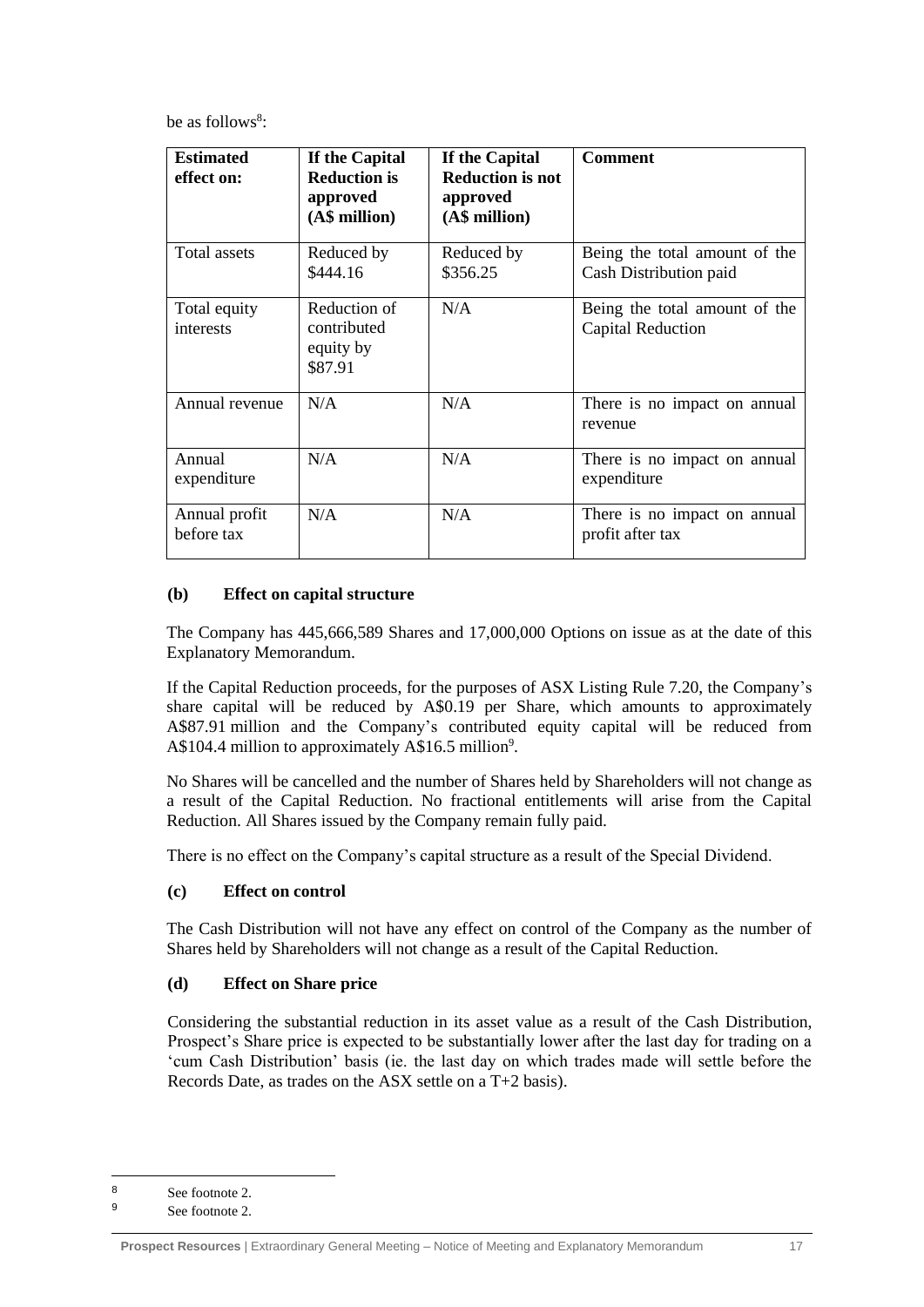### **3.7 Option holders**

As at the date of this Notice of Meeting, the Company has 17,000,000 Options on issue, with exercise price between A\$0.21 and A\$0.27 per Share, expiring between 5 November 2023 and 3 February 2025. Holders of Options will not be entitled to participate in the Cash Distribution unless they exercise their Options and are issued Shares in accordance with the terms of the Options prior to the Record Date.

### <span id="page-17-1"></span>**4 DIRECTORS' RECOMMENDATION**

The Directors consider that the Capital Reduction is in the best interests of Shareholders and unanimously recommend that Shareholders vote in favour of the Resolution to approve the Capital Reduction.

Each Director intends to vote all Shares held or controlled by them in favour of the Resolution to be considered at the EGM.

## <span id="page-17-2"></span>**5 REASONS TO VOTE IN FAVOUR OF THE RESOLUTION**

The Resolution is to approve the Capital Reduction. The advantages of the Capital Reduction include:

- Shareholders will effectively directly benefit from the Transaction by receiving a payment of A\$0.19 per Share, in addition to the Special Dividend; and
- it enables the Company to return excess capital to its Shareholders.

## <span id="page-17-3"></span>**6 REASONS TO VOTE AGAINST THE RESOLUTION**

Reasons why you might consider not voting in favour of the Resolution include:

- you may disagree with the Directors' unanimous recommendation that Shareholders should vote in favour of the Resolution;
- you may consider the Company should retain more cash for its operations. However, the Directors are of the opinion that the Company will have sufficient cash reserves after the Capital Reduction (and the Special Dividend) to pay its creditors and to fund its operations; and
- trading in Prospect Shares may become less liquid and the Share price may be substantially lower following the Cash Distribution.

# <span id="page-17-0"></span>**7 TAX IMPLICATIONS OF CASH DISTRIBUTION FOR SHAREHOLDERS**

Prospect has applied to the ATO for a class ruling to confirm the Australian income tax outcomes of the Cash Distribution for Prospect and its Shareholders who hold their shares on 'capital account'.

In the ATO Class Ruling application, Prospect has requested the ATO to rule on the following anticipated Australian income tax outcomes. However, the final ATO Class Ruling may be different from what is set out below.

At the date of this Notice of Meeting, the Board understands that the class ruling application is substantially progressed, and Prospect expects to receive the final ATO Class Ruling (or preliminary advice from the ATO in relation to the subject of the ATO Class Ruling) prior to the EGM. Prospect will notify Shareholders as soon as the ruling is finalised and its outcomes.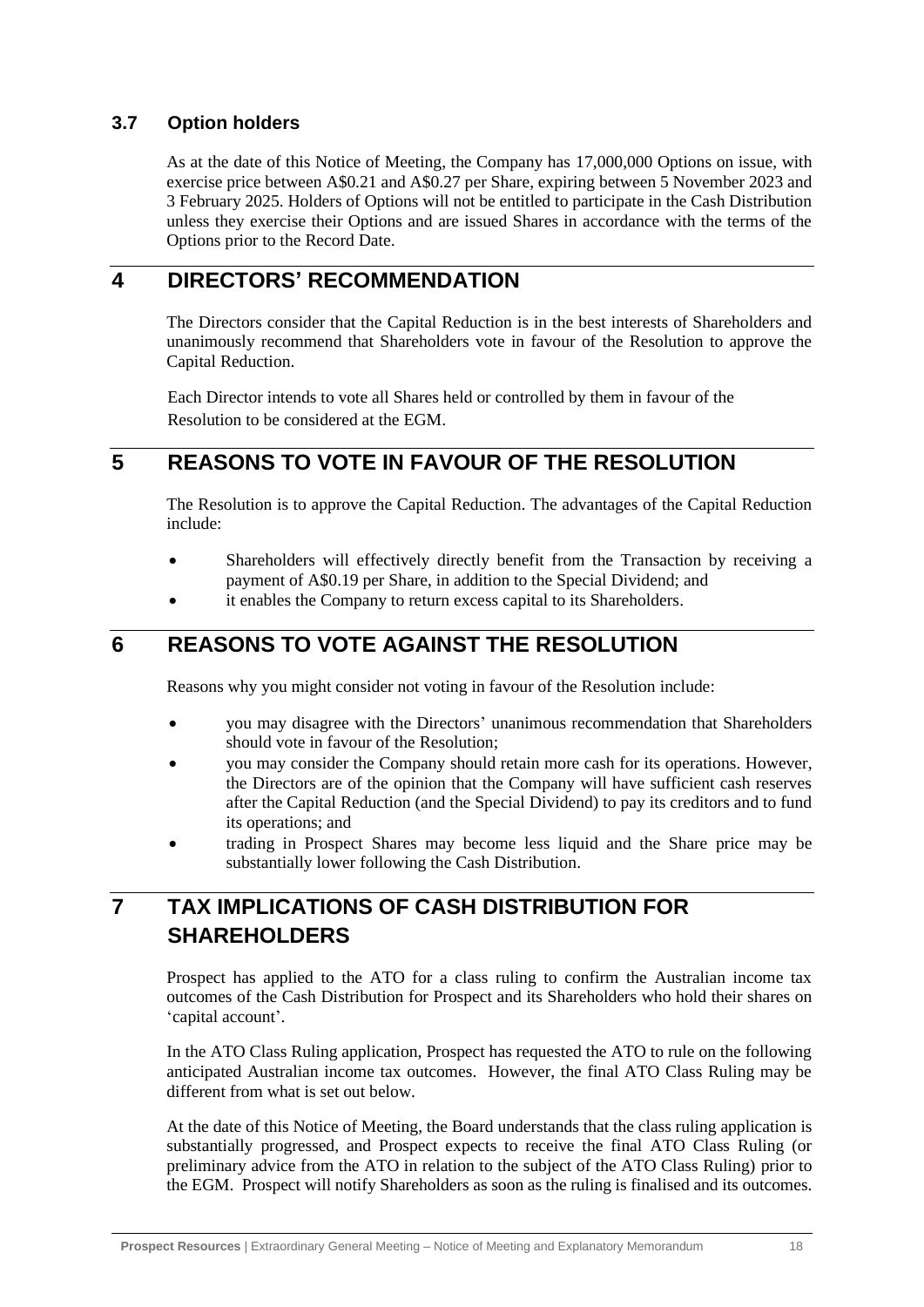Please note that information included in this section does not consider the individual circumstances of each Shareholder, and Shareholders should seek their own specific advice on the outcomes of the Cash Distribution.

#### **Capital Reduction component:**

- The Capital Reduction component should not constitute a "dividend" for Australian income tax purposes.
- The Capital Reduction component should give rise to CGT Event G1 for Shareholders.
	- If CGT Event G1 applies, Australian tax resident Shareholders should:
		- o have the tax cost base of their Shares in Prospect reduced by the amount of the Capital Reduction; or
		- o to the extent the Capital Reduction component exceeds the tax cost base a full reduction in the tax cost base of their Shares and a *prima facie* capital gain equal to the excess.
- Whether qualifying Australian tax resident Shareholders may treat a capital gain made when CGT Event G1 happened as a discount capital gain if they acquired their Prospect shares at least 12 months before the payment date provided the conditions in Subdivision 115-A of ITAA 1997 are satisfied.
- Non-Australian tax resident Shareholders should disregard any capital gain from CGT event G1 contingent on their specific facts and circumstances.

#### **Special Dividend component – Australian tax resident Shareholders**

- The Special Divided component will be an unfranked dividend.
- Australian tax resident Shareholders will include the Special Dividend as assessable income in their tax returns for the relevant income year.

#### **Special Dividend component – Prospect and Non-Australian tax resident Shareholders**

- The Special Dividend is expected to be declared from Conduit Foreign Income.
- Confirmation a dividend from Conduit Foreign Income is not subject to Australian dividend withholding tax and is *prima facie* non-assessable and non-exempt income in the hands of non-Australian resident Shareholders (who have no taxable presence in Australia).

### <span id="page-18-0"></span>**8 PROSPECT'S PLANS POST DISTRIBUTION**

If the Capital Reduction is approved by Shareholders, Prospect will retain approximately A\$34 million, which will be used to progress battery and electrification metals projects with a primary focus in Zimbabwe, and with a broader focus on the broader sub-Saharan African region.

The Company's future strategy is to be a battery and electrification minerals focused explorer and developer. Business development and new project generation are the Company's top priorities. The Board believes that, with approximately A\$34 million of available cash and continuation of the current management team, that the Company is well-resourced to deliver on this strategy.

### **9 OTHER INFORMATION**

#### **9.1 Directors' interests**

No Director will receive a payment or benefit of any kind as a result of the Cash Distribution, other than as a Shareholder of the Company.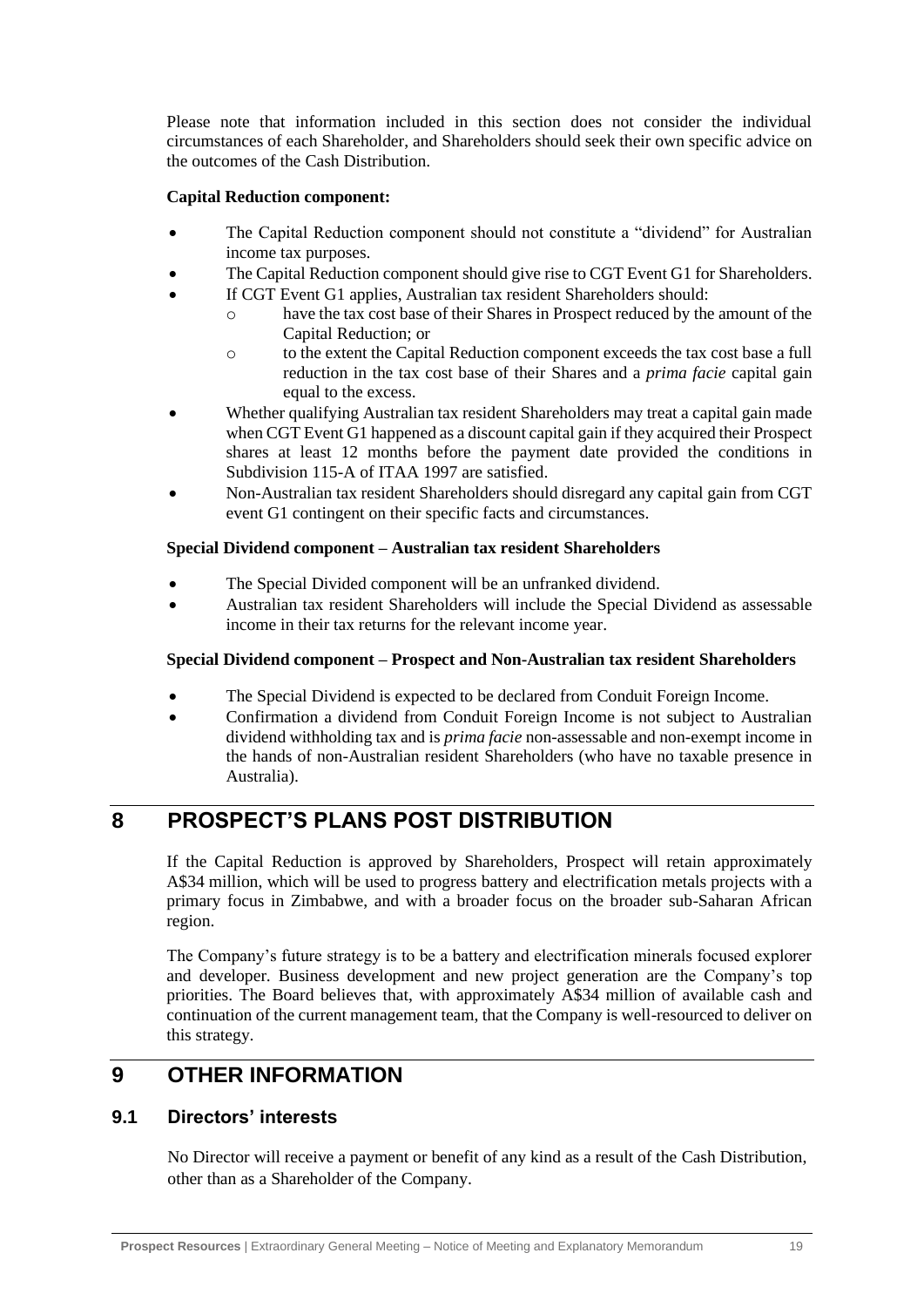| <b>Director</b>   | <b>Number of Shares</b> | <b>Number of Options</b> |
|-------------------|-------------------------|--------------------------|
| M Wheatley        | 645,162                 | 2,000,000                |
| H Greaves         | 5,517,954               | $\overline{0}$           |
| G Fahey           | 1,025,000               | $\theta$                 |
| <b>Zed Rusike</b> | 3,040374                | $\Omega$                 |
| D Shetty          | 741,039                 | $\Omega$                 |
| H Chen            | 6,913,744               | $\Omega$                 |
| S Hosack          | 6,127,981               | 1,500,000                |

The table below sets out the Shares and Options held by the Directors as at the date of this Notice of Meeting.

As at the date of this notice, all Directors' Options have vested. The exercise price for the Options held by M Wheatley is A\$0.24 per Share. The exercise price for the Options held by S Hosack is A\$0.26 per Share. The Directors' Options also have a cashless exercise alternative, which if selected, reduces the number of Shares to be issued, with the exact number depending on the prevailing Share price at the time of exercise.

#### **9.2 No other material information**

Other than as set out in this Notice of Meeting and information previously disclosed to Shareholders, there is no other information currently known to the Directors which might reasonably be expected to be material to the making of a decision by Shareholders whether to vote in favour of the Resolution.

#### **9.3 No investment advice**

The information provided in this Explanatory Memorandum is not financial product advice and has been prepared without taking into account your investment objectives, financial circumstances or particular needs. Accordingly, nothing in this Explanatory Memorandum should be construed as a recommendation by the Company, or any associates of the Company, or any other person concerning an investment in the Company.

If you are in doubt as to the course of action you should follow, you should seek advice on the matters contained in this Explanatory Memorandum from a solicitor, stockbroker, accountant or other professional financial adviser immediately.

#### **9.4 Forward looking statements**

This Explanatory Memorandum contains forward looking statements which are subject to known and unknown risks, uncertainties and other factors that could cause the actual results, performance or achievements of Prospect, or the effect of implementation of the Cash Distribution, to vary materially from those expressed or implied in such forward looking statements.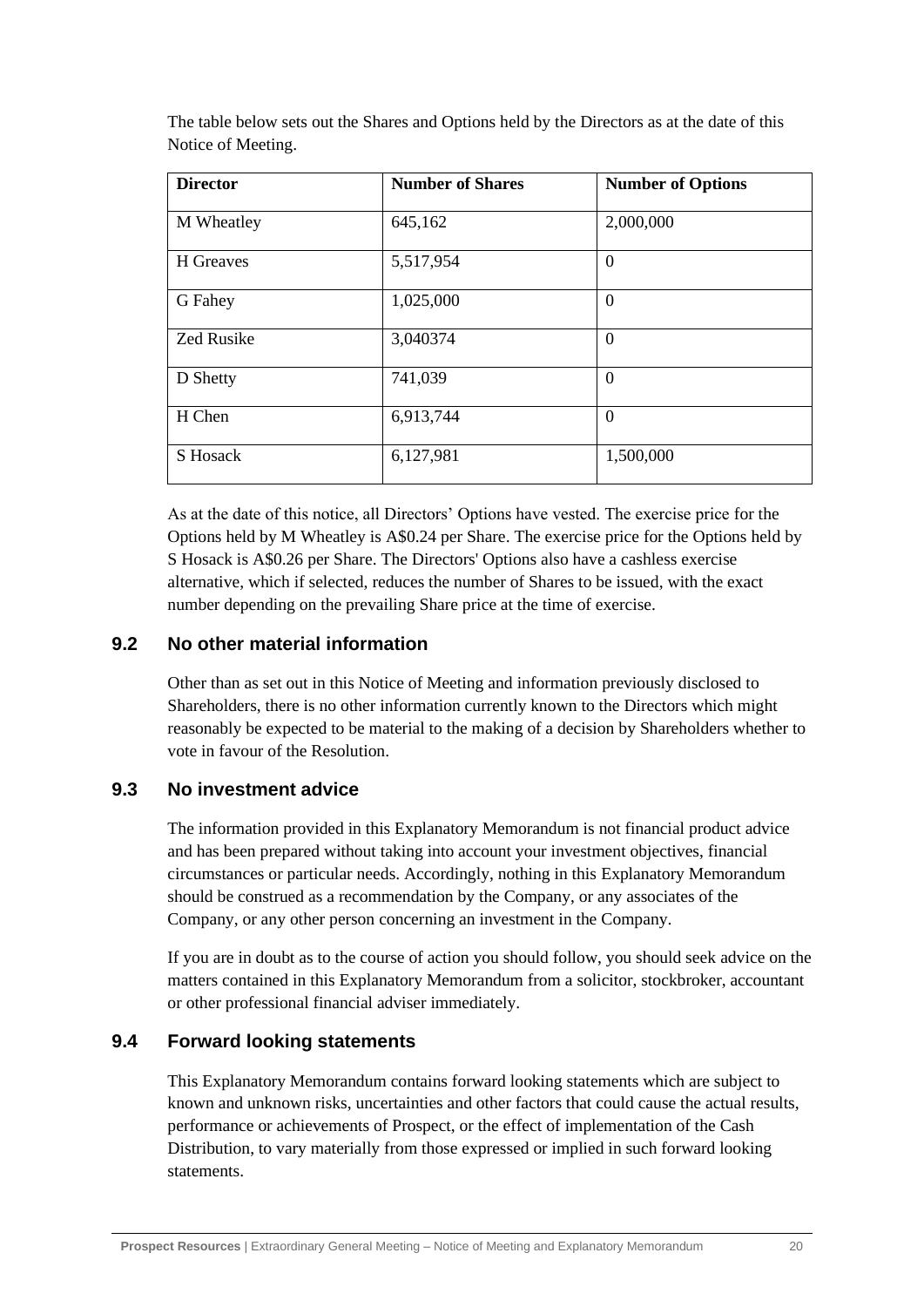Actual events or results may differ materially from the events or results expressed or implied in any forward looking statement and deviations are both normal and to be expected. Prospect makes no representation or warranty (either express or implied) as to the accuracy or likelihood of fulfilment of any forward looking statement, or any events or results expressed or implied in any forward looking statement. You are cautioned not to place undue reliance on those statements.

The forward looking statements in this Explanatory Memorandum reflect views held only as at the date of this Explanatory Memorandum.

### **Enquiries**

Shareholders are asked to contact Mr Ian Goldberg, Chief Financial Officer and Joint Company Secretary, on +61 405 524 960 if they have any queries in respect of the matters set out in these documents.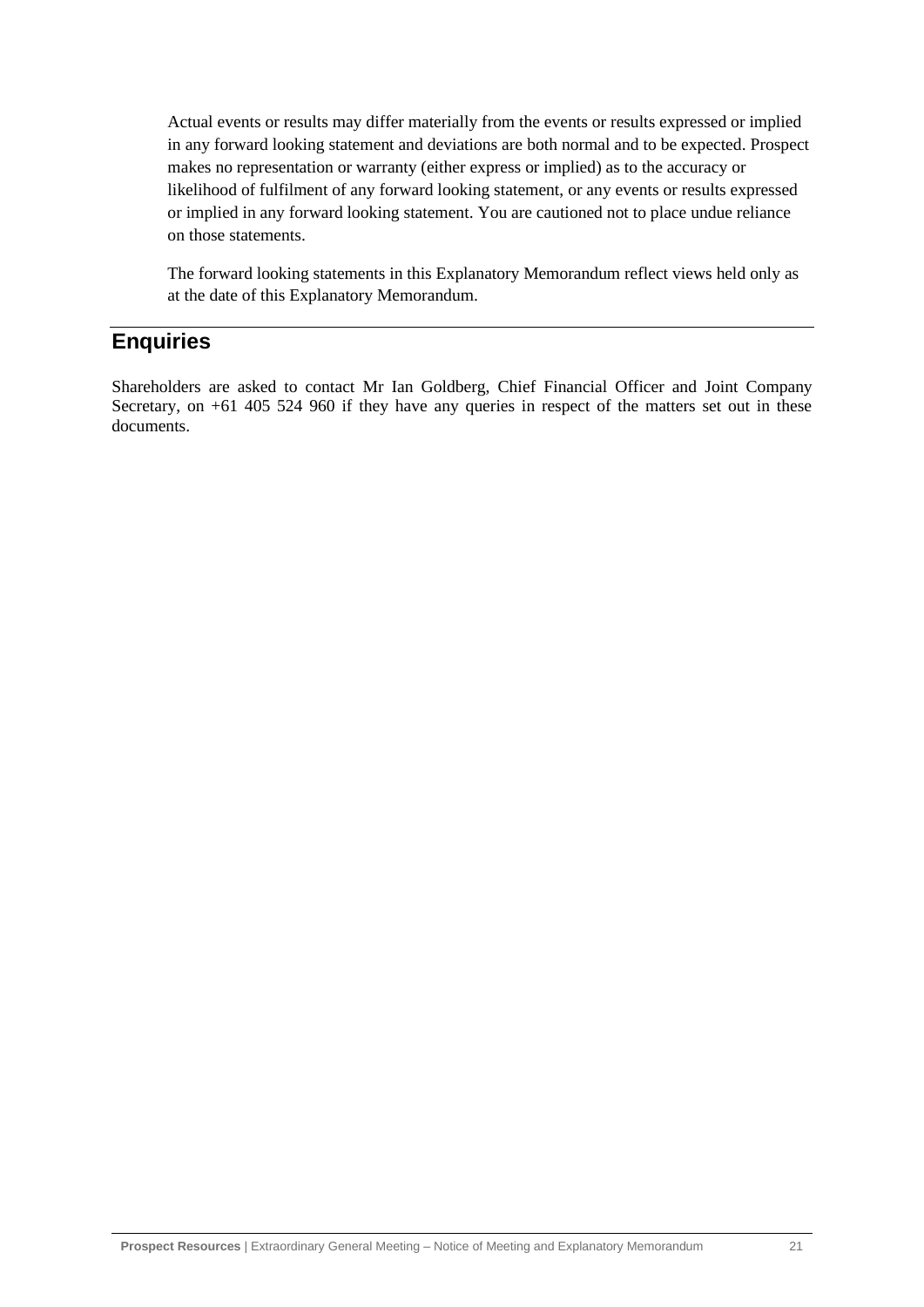#### **Glossary**

**Arcadia** or **Arcadia Project** means the hard rock lithium operation known as the 'Arcadia Lithium Project', located approximately 35 kilometres east of Harare, Zimbabwe.

**ASX** means ASX Limited ACN 008 624 691 or the financial market operated by it, as the context requires, of 20 Bridge Street, Sydney, NSW 2000.

**ASX Listing Rules** or **Listing Rules** means the official ASX Listing Rules of the ASX and any other rules of the ASX which are applicable while the Company is admitted to the official list of the ASX, as amended or replaced from time to time, except to the extent of any express written waiver by the ASX.

**ATO** means the Australian Taxation Office.

**ATO Class Ruling** means a class ruling from the ATO to confirm that, among other things:

- (a) no part of the Capital Reduction will be assessable as a dividend for Australian taxpayers, therefore Australian Shareholders will not be taxed on this portion of the Cash Distribution, to the extent that it is lower than the cost base of their shares; and
- (b) the Special Dividend is classed as Conduit Foreign Income, reducing withholding tax for foreign Shareholders from 15% to 0%.

**Board** means the current board of Directors of the Company.

**Business Day** has the meaning given in the ASX Listing Rules.

**Capital Reduction** means an equal reduction of the Company's share capital of A\$0.19 per Share in accordance with section 256C of the Corporations Act.

**Cash Distribution** means the cash distribution to be made to Eligible Shareholders under the Capital Reduction and the Special Dividend. If the Resolution is approved by Shareholders at the EGM, the total amount of the Cash Distribution will be A\$0.96 per Share. If the Capital Reduction is not approved by Shareholders at the EGM, the Cash Distribution will be the Special Dividend only.

**Company** or **Prospect** means Prospect Resources Limited ACN 124 354 329.

**Corporations Act** means the *Corporations Act 2001* (Cth) as amended or replaced from time to time.

**Director** means a current director of the Company.

**Dollar** or 'A**\$**' means Australian dollars.

**Eligible Shareholders** means the Shareholders recorded on the Company's Register on the Record Date.

**Explanatory Memorandum** means the explanatory memorandum accompanying this Notice of Meeting.

**Extraordinary General Meeting** or **EGM** or **Meeting** means an Extraordinary General Meeting of the Company and, unless otherwise indicated, means the meeting of the Company's members convened by this Notice of Meeting.

**Huayou** means Huayou International Mining (Hong Kong) Limited, a company incorporated in Hong Kong SAR with company number 1980004.

**Huayou Cobalt** means Zhejiang Huayou Cobalt Co., Ltd., a company incorporated in the People's Republic of China with Uniform Social Credit Number 913300007368873961.

**Notice of Meeting** or **Notice of Extraordinary General Meeting** means this notice of extraordinary general meeting dated 17 June 2022, including the Explanatory Memorandum.

**Option** or **Prospect Options** means an option to acquire a Share in the Company, and **Optionholder**  means the holder of Options.

**Payment Date** means Friday, 29th July 2022.

**PLZ** means Prospect Lithium Zimbabwe (Pvt) Ltd, a private company incorporated in Zimbabwe with